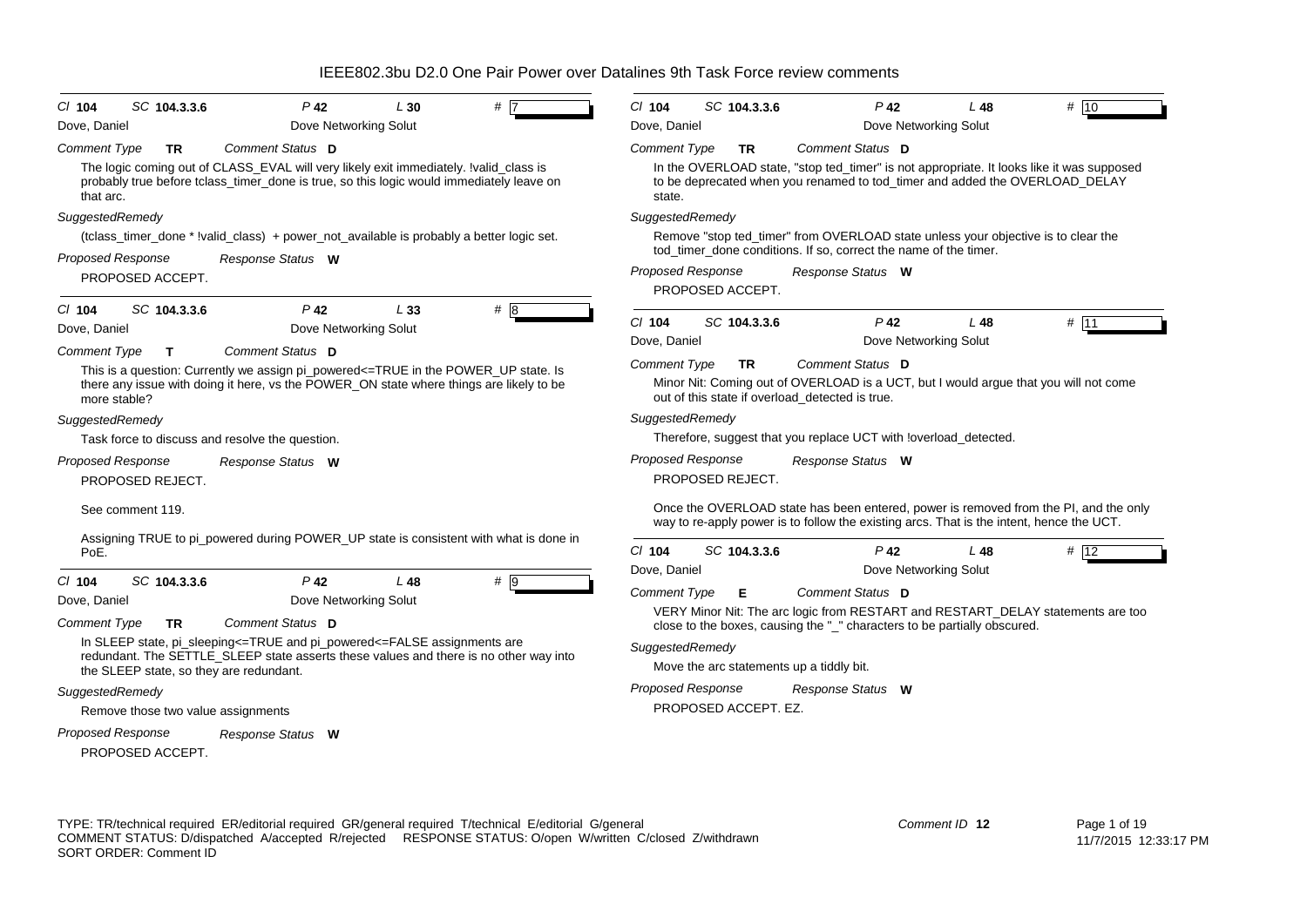| SC 104.3.5<br>$Cl$ 104<br>Gardner, Andrew                                 | $P$ 42<br><b>Linear Technology Cor</b>                                                                                                   | $L$ 41          | # 13 | SC 104.3.6<br>$CI$ 104<br>Gardner, Andrew                                                                | $P$ 43<br>Linear Technology Cor                                                                 | L38             | # 16 |  |
|---------------------------------------------------------------------------|------------------------------------------------------------------------------------------------------------------------------------------|-----------------|------|----------------------------------------------------------------------------------------------------------|-------------------------------------------------------------------------------------------------|-----------------|------|--|
| <b>Comment Type</b><br>ER<br>Separate "offull" into "of" and "full"       | Comment Status D                                                                                                                         |                 |      | <b>Comment Type</b><br>ER<br>Fix indent on item 6.                                                       | Comment Status D                                                                                |                 |      |  |
| SuggestedRemedy<br>See comment                                            |                                                                                                                                          |                 |      | SuggestedRemedy<br>See comment                                                                           |                                                                                                 |                 |      |  |
| Proposed Response<br>PROPOSED ACCEPT. EZ.                                 | Response Status W                                                                                                                        |                 |      | Proposed Response<br>PROPOSED ACCEPT. EZ.                                                                | Response Status W                                                                               |                 |      |  |
| See comment 98.                                                           |                                                                                                                                          |                 |      | $Cl$ 104<br>SC 104.3.6<br>Gardner, Andrew                                                                | $P$ 44<br>Linear Technology Cor                                                                 | L <sub>14</sub> | # 17 |  |
| SC 104.3.6.1<br>$CI$ 104<br>Gardner, Andrew<br><b>Comment Type</b><br>T.  | $P$ 44<br>Linear Technology Cor<br>Comment Status D                                                                                      | L29             | # 14 | <b>Comment Type</b><br><b>TR</b>                                                                         | Comment Status D<br>Items 16-19 reference subclause 104.3.6.2.2.1 but it should be 104.3.6.2.2. |                 |      |  |
| 104.3.6.1 relating to VPSE(PON)                                           | Subclause 104.3.6.1 is referenced by item #1 in table 104-3 but there is nothing in                                                      |                 |      | SuggestedRemedy<br>See comment                                                                           |                                                                                                 |                 |      |  |
| SuggestedRemedy                                                           | Add the following text to 104.3.6.1: "A PSE operating in the POWER_ON state shall apply<br>a voltage in the range of PSE(PON) at the PI. |                 |      | Proposed Response<br>PROPOSED ACCEPT. EZ.                                                                | Response Status W                                                                               |                 |      |  |
| <b>Proposed Response</b>                                                  | Response Status W                                                                                                                        |                 |      | OBE by 103.                                                                                              |                                                                                                 |                 |      |  |
| PROPOSED ACCEPT.<br>SC 104.3.6<br>$CI$ 104                                | $P$ 43                                                                                                                                   | L <sub>14</sub> | # 15 | SC 30.14.1<br>$Cl$ 30<br>Gardner, Andrew                                                                 | P20<br>Linear Technology Cor                                                                    | L <sub>50</sub> | # 18 |  |
| Gardner, Andrew<br><b>Comment Type</b><br><b>TR</b><br>SuggestedRemedy    | Linear Technology Cor<br>Comment Status D<br>Item 3 references subclause 104.3.6.1 but there is nothing there relating to transients.    |                 |      | <b>Comment Type</b><br><b>ER</b><br>Missing period at end of sentence.<br>SuggestedRemedy<br>See comment | Comment Status D                                                                                |                 |      |  |
| Reference 104.3.6.3 instead.<br>Proposed Response<br>PROPOSED ACCEPT. EZ. | Response Status W                                                                                                                        |                 |      | <b>Proposed Response</b><br>PROPOSED ACCEPT. EZ.                                                         | Response Status W                                                                               |                 |      |  |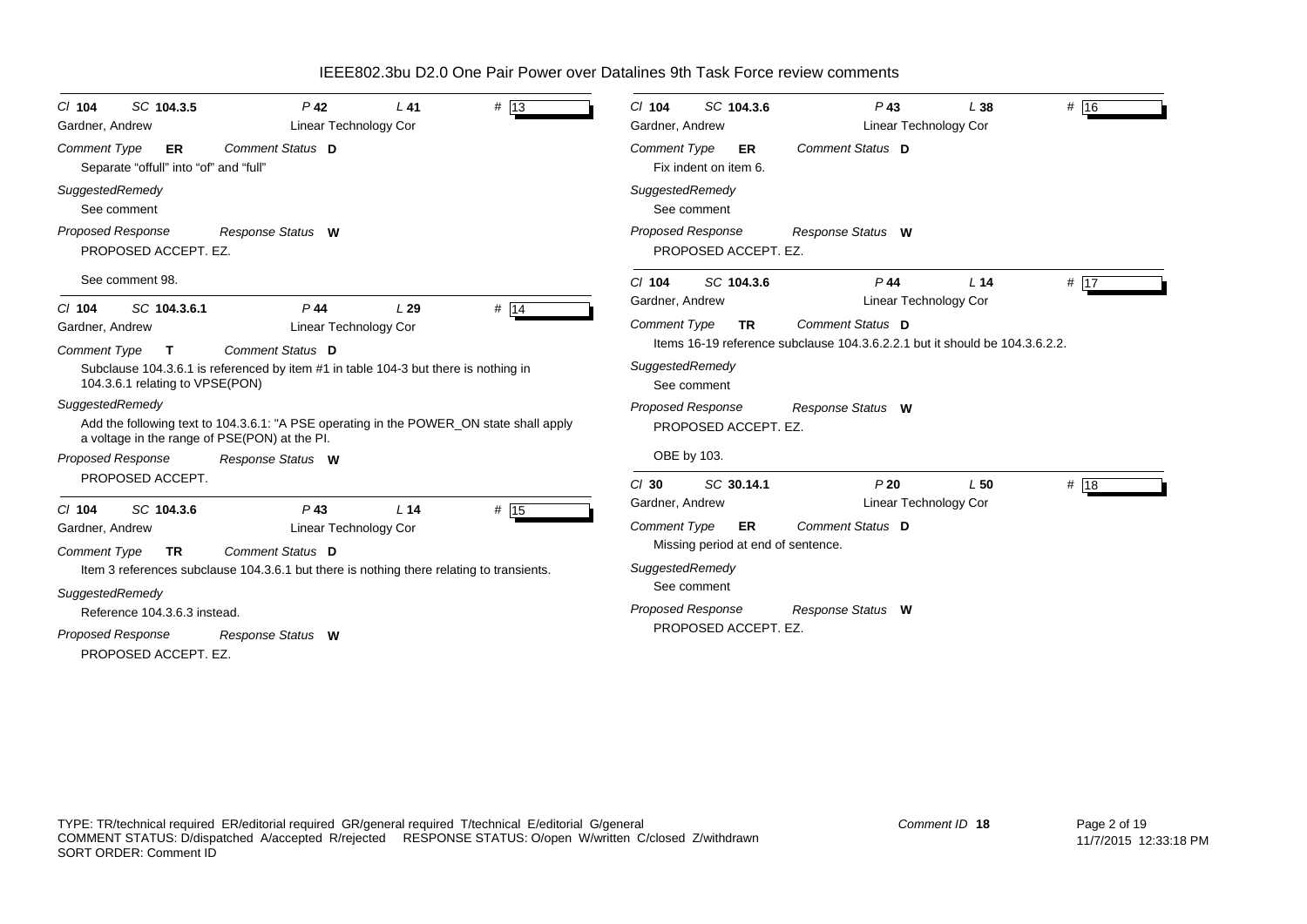| SC 30.14.1.1.4<br>P <sub>22</sub><br>L <sub>12</sub><br>$Cl$ 30<br><b>Linear Technology Cor</b><br>Gardner, Andrew | # 19   | SC 30.14.1.1.5<br>P <sub>24</sub><br>#22<br>$Cl$ 30<br>L33<br>Gardner, Andrew<br><b>Linear Technology Cor</b> |
|--------------------------------------------------------------------------------------------------------------------|--------|---------------------------------------------------------------------------------------------------------------|
| Comment Status D<br><b>Comment Type</b><br><b>TR</b><br>"typeAB" should read "typeB"                               |        | Comment Status D<br><b>Comment Type</b><br><b>TR</b><br>there is no ERROR state. Should be OVERLOAD state.    |
| SuggestedRemedy<br>See comment                                                                                     |        | SuggestedRemedy<br>See comment                                                                                |
| Proposed Response<br>Response Status W<br>PROPOSED ACCEPT. EZ.                                                     |        | <b>Proposed Response</b><br>Response Status W<br>PROPOSED ACCEPT.                                             |
| SC 30.14.1.1.5<br>P <sub>22</sub><br>L28<br>$CI$ 30                                                                | #20    | Search and replace on "ERROR state" and replace with "OVERLOAD state".                                        |
| <b>Linear Technology Cor</b><br>Gardner, Andrew                                                                    |        | SC 30.14.1.4<br>P <sub>25</sub><br>#23<br>$Cl$ 30<br>L <sub>5</sub>                                           |
| Comment Status D<br><b>Comment Type</b><br><b>TR</b>                                                               |        | Linear Technology Cor<br>Gardner, Andrew                                                                      |
| "typeAB" should read "typeB"                                                                                       |        | Comment Status D<br><b>Comment Type</b><br>ER                                                                 |
| SuggestedRemedy                                                                                                    |        | add punctuation to increment rate, ie 100,000 per second                                                      |
| See comment                                                                                                        |        | SuggestedRemedy                                                                                               |
| <b>Proposed Response</b><br>Response Status W<br>PROPOSED ACCEPT. EZ.                                              |        | See comment                                                                                                   |
|                                                                                                                    |        | <b>Proposed Response</b><br>Response Status W                                                                 |
| SC 30.14.1.1.5<br>P <sub>22</sub><br>L33<br>$CI$ 30                                                                | $#$ 21 | PROPOSED ACCEPT. EZ.                                                                                          |
| <b>Linear Technology Cor</b><br>Gardner, Andrew                                                                    |        | SC 30.14.1.4<br>P <sub>25</sub><br>$#$ 24<br>$Cl$ 30<br>L <sub>1</sub>                                        |
| Comment Status D<br><b>Comment Type</b><br>ER                                                                      |        | Linear Technology Cor<br>Gardner, Andrew                                                                      |
| missing a space "clause 104.4.1. This value"                                                                       |        | Comment Status D<br><b>Comment Type</b><br><b>TR</b>                                                          |
| SuggestedRemedy                                                                                                    |        | aPSECumulativeEnergy should read aPoDLPSECumulativeEnergy                                                     |
| See comment                                                                                                        |        | SuggestedRemedy                                                                                               |
| <b>Proposed Response</b><br>Response Status W<br>PROPOSED ACCEPT. EZ.                                              |        | See comment                                                                                                   |
|                                                                                                                    |        | <b>Proposed Response</b><br>Response Status W<br>PROPOSED ACCEPT. EZ.                                         |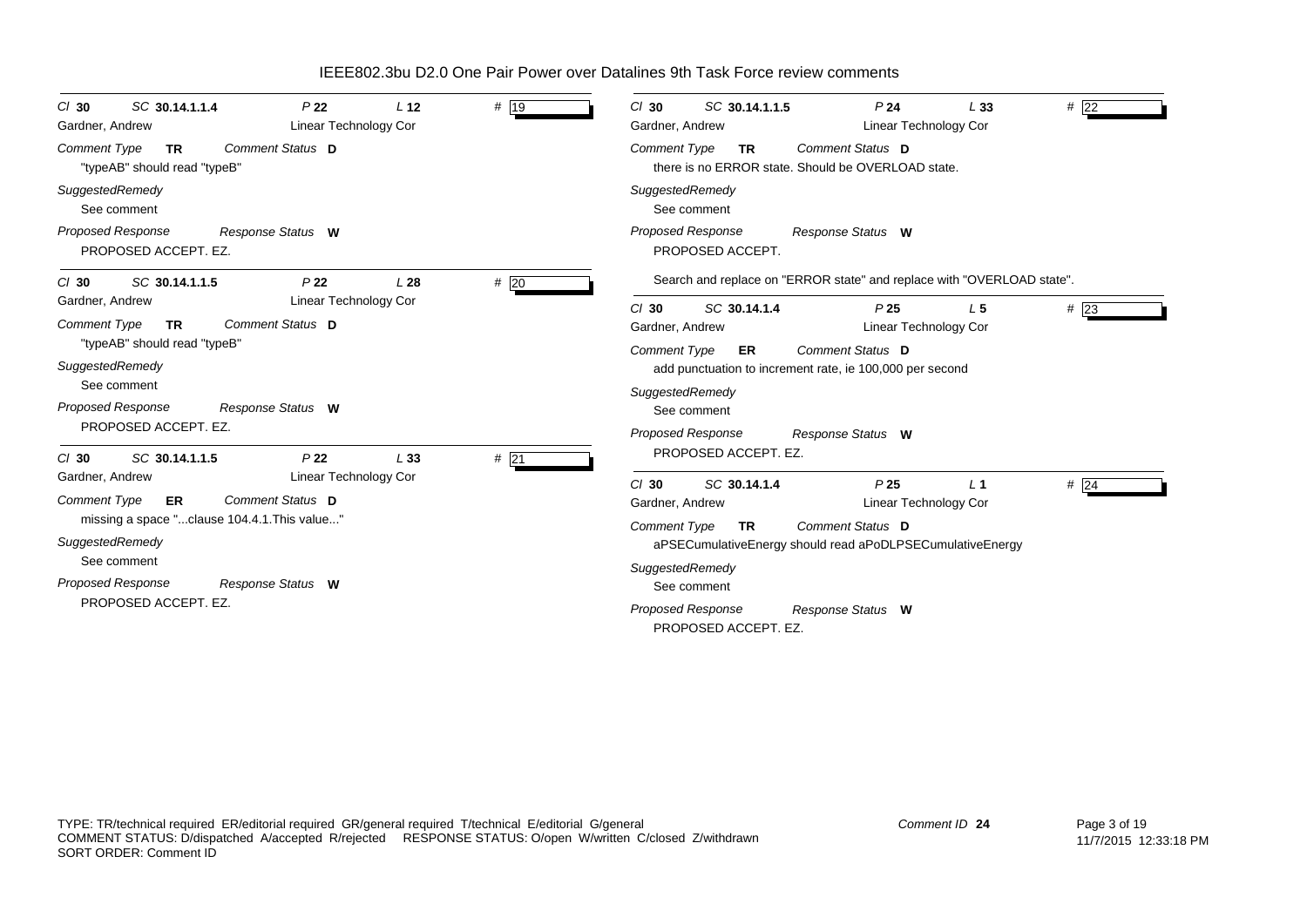| SC 45.2<br>CI 45<br>Gardner, Andrew                                                                                                                                                                                                            | P27<br>Linear Technology Cor                                                                                                                                                     | L25             | #25  | #29<br>CI 45<br>SC 45.2.7a.1.2<br>P29<br>L7<br>Linear Technology Cor<br>Gardner, Andrew                                                                              |
|------------------------------------------------------------------------------------------------------------------------------------------------------------------------------------------------------------------------------------------------|----------------------------------------------------------------------------------------------------------------------------------------------------------------------------------|-----------------|------|----------------------------------------------------------------------------------------------------------------------------------------------------------------------|
| <b>Comment Type</b><br><b>TR</b>                                                                                                                                                                                                               | Comment Status D<br>Bits b.5.15:11 are defined as Reserved w/ value always 0 and Bit m.5.12 is defined as<br>Power Unit present. How can these definitions exist simultaneously? |                 |      | Comment Status D<br><b>Comment Type</b><br><b>TR</b><br>mr_pse_enable is not defined in 104.3.3.3 (or anywhere)                                                      |
| SuggestedRemedy<br>Change Reserved row from b 5.15:11 to b 5.15:13                                                                                                                                                                             |                                                                                                                                                                                  |                 |      | SuggestedRemedy<br>Change PSE state machine variable 'pse_enable' to 'mr_pse_enable'.<br>Proposed Response                                                           |
| Proposed Response<br>PROPOSED ACCEPT. EZ.                                                                                                                                                                                                      | Response Status W                                                                                                                                                                |                 |      | Response Status W<br>PROPOSED ACCEPT. EZ.                                                                                                                            |
| SC 45.2.7.a<br>$CI$ 45<br>Gardner, Andrew                                                                                                                                                                                                      | P28<br>Linear Technology Cor                                                                                                                                                     | L <sub>19</sub> | #26  | Search and replace "pse_enable" with "mr_pse_enable".<br>CI 45<br>SC 45.2.7a.2.1<br># 31<br>P30<br>L <sub>27</sub>                                                   |
| <b>Comment Type</b><br>ER<br>missing a space "Status 2 register"                                                                                                                                                                               | Comment Status D                                                                                                                                                                 |                 |      | Gardner, Andrew<br>Linear Technology Cor<br>Comment Status D<br><b>Comment Type</b><br><b>TR</b><br>there is no ERROR state in the PSE SD. Should be OVERLOAD state. |
| SuggestedRemedy<br>See comment                                                                                                                                                                                                                 |                                                                                                                                                                                  |                 |      | SuggestedRemedy<br>See comment                                                                                                                                       |
| <b>Proposed Response</b><br>PROPOSED ACCEPT. EZ.                                                                                                                                                                                               | Response Status W                                                                                                                                                                |                 |      | Proposed Response<br>Response Status W<br>PROPOSED ACCEPT. EZ.                                                                                                       |
| $CI$ 45<br>SC 45.2.7.a1<br>Gardner, Andrew                                                                                                                                                                                                     | P28<br>Linear Technology Cor                                                                                                                                                     | L26             | #27  | See comment 22.                                                                                                                                                      |
| <b>Comment Type</b><br>ER.                                                                                                                                                                                                                     | Comment Status D<br>missing a period "shown in Table 45-211f The default value"                                                                                                  |                 |      | $CI$ 45<br>SC 45.2.7a.2.2<br>P30<br>L32<br># 32<br>Linear Technology Cor<br>Gardner, Andrew                                                                          |
| SuggestedRemedy<br>See comment                                                                                                                                                                                                                 |                                                                                                                                                                                  |                 |      | Comment Status D<br><b>Comment Type</b><br><b>TR</b><br>mr_valid_signature is not defined in 104.3.3.3 (or anywhere)                                                 |
| Proposed Response<br>PROPOSED ACCEPT. EZ.                                                                                                                                                                                                      | Response Status W                                                                                                                                                                |                 |      | SuggestedRemedy<br>Change PSE state machine variable 'valid_signature' to 'mr_valid_signature'                                                                       |
| SC 45.2.7.a1<br>$CI$ 45<br>Gardner, Andrew                                                                                                                                                                                                     | P28<br>Linear Technology Cor                                                                                                                                                     | L28             | # 28 | <b>Proposed Response</b><br>Response Status W<br>PROPOSED ACCEPT. EZ.                                                                                                |
| Comment Type<br>ER                                                                                                                                                                                                                             | Comment Status D<br>found the extra period. remove second period @ end of sentence                                                                                               |                 |      | Search and replace "valid_signature" with "mr_valid_signature".                                                                                                      |
| SuggestedRemedy<br>See comment                                                                                                                                                                                                                 |                                                                                                                                                                                  |                 |      |                                                                                                                                                                      |
| <b>Proposed Response</b><br>PROPOSED ACCEPT. EZ.                                                                                                                                                                                               | Response Status W                                                                                                                                                                |                 |      |                                                                                                                                                                      |
| TYPE: TR/technical required ER/editorial required GR/general required T/technical E/editorial G/general<br>COMMENT STATUS: D/dispatched A/accepted R/rejected RESPONSE STATUS: O/open W/written C/closed Z/withdrawn<br>SORT ORDER: Comment ID |                                                                                                                                                                                  |                 |      | Comment ID 32<br>Page 4 of 19<br>11/7/2015 12:33:18 PM                                                                                                               |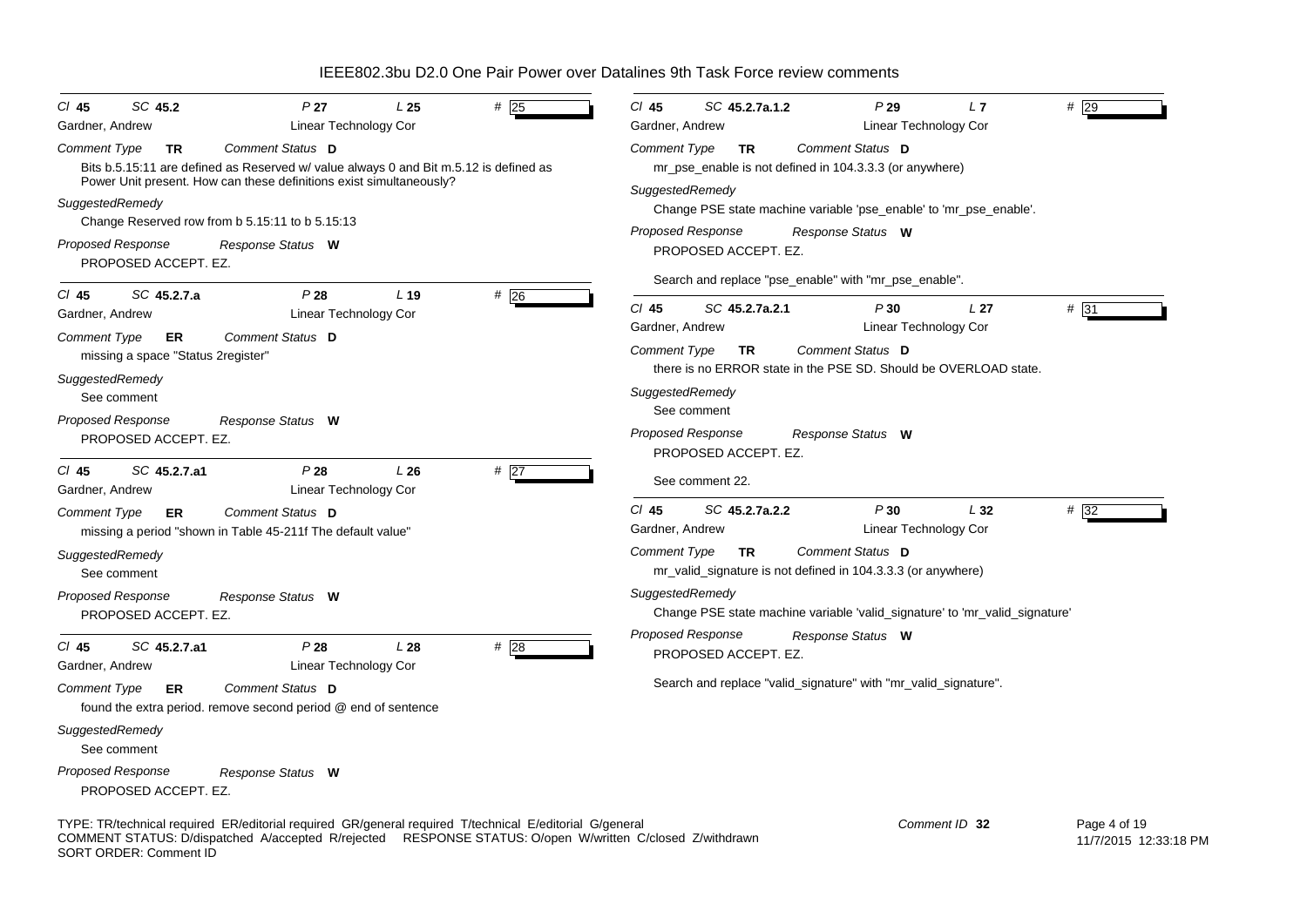| #33<br>$CI$ 45<br>SC 45.2.7a.2.5<br>P30<br>L 52<br>Linear Technology Cor<br>Gardner, Andrew                                                         | $CI$ 45<br>P31<br>$# \overline{36}$<br>SC 45.2.7a.2.9<br>L23<br>Linear Technology Cor<br>Gardner, Andrew                             |
|-----------------------------------------------------------------------------------------------------------------------------------------------------|--------------------------------------------------------------------------------------------------------------------------------------|
| Comment Status D<br><b>Comment Type</b><br><b>TR</b><br>there is no ERROR state in the PSE SD. Should be OVERLOAD state here.                       | Comment Status D<br><b>Comment Type</b><br>TR.<br>There is no TEST_MODE or TEST_ERROR state defined in the PSE SD (figure 104-4 as   |
| SuggestedRemedy<br>See comment                                                                                                                      | referenced)<br>SuggestedRemedy                                                                                                       |
| Proposed Response<br>Response Status W<br>PROPOSED ACCEPT. EZ.                                                                                      | need to rewrite the paragraph to agree with the states, as the table was modified to agree<br>with them (table for reference below): |
| See comment 22.                                                                                                                                     | $100 =$ Overload<br>$0 1 1 =$ Detecting<br>$0.10$ = Delivering power                                                                 |
| $#$ 34<br>SC 45.2.7a.2.8<br>P31<br>L <sub>15</sub><br>$CI$ 45<br><b>Linear Technology Cor</b><br>Gardner, Andrew                                    | $001 = Sleeping$<br>$000 = Disabled$                                                                                                 |
| <b>Comment Type</b><br>Comment Status D<br><b>TR</b>                                                                                                | Delete references to "TEST_MODE" and "TEST_ERROR" in 45.2.7a.2.9.                                                                    |
| PSE Status is (12.1.2:0), written incorrectly as (12.1.3:1)                                                                                         | <b>Proposed Response</b><br>Response Status W                                                                                        |
| SuggestedRemedy<br>See comment                                                                                                                      | PROPOSED ACCEPT.<br>Editorial license granted to make changes as needed.                                                             |
| <b>Proposed Response</b><br>Response Status W                                                                                                       |                                                                                                                                      |
| PROPOSED ACCEPT. EZ.                                                                                                                                | $CI$ 45<br>SC 45.2.7a.2.9<br>P31<br># 37<br>L <sub>25</sub><br>Gardner, Andrew<br><b>Linear Technology Cor</b>                       |
| # 35<br>$CI$ 45<br>SC 45.2.7a.2.9<br>P31<br>L21<br><b>Linear Technology Cor</b><br>Gardner, Andrew<br>Comment Status D<br>Comment Type<br><b>TR</b> | <b>Comment Type</b><br>Comment Status D<br><b>TR</b><br>error_condition is not defined in 104.3.3.3 (or anywhere)                    |
| PSE Status is (12.1.2:0), written incorrectly as (12.1.3:1)                                                                                         | SuggestedRemedy<br>propose changing this reference from "error_condition" to "overload_detected" in the text<br>and table 45-211g    |
| SuggestedRemedy<br>See comment                                                                                                                      | Proposed Response<br>Response Status W                                                                                               |
| <b>Proposed Response</b><br>Response Status W                                                                                                       | PROPOSED ACCEPT.                                                                                                                     |
| PROPOSED ACCEPT. EZ.                                                                                                                                | P32<br>#38<br>$CI$ 45<br>SC 45.2.7a.3.1<br>$L$ 4                                                                                     |
|                                                                                                                                                     | Linear Technology Cor<br>Gardner, Andrew                                                                                             |
|                                                                                                                                                     | <b>Comment Type</b><br>Comment Status D<br>TR.<br>PSE Status is (12.1.2.0), written incorrectly as (12.1.3.1)                        |
|                                                                                                                                                     | SuggestedRemedy<br>See comment                                                                                                       |
|                                                                                                                                                     | <b>Proposed Response</b><br>Response Status W<br>PROPOSED ACCEPT. EZ.                                                                |

TYPE: TR/technical required ER/editorial required GR/general required T/technical E/editorial G/general COMMENT STATUS: D/dispatched A/accepted R/rejected RESPONSE STATUS: O/open W/written C/closed Z/withdrawn SORT ORDER: Comment ID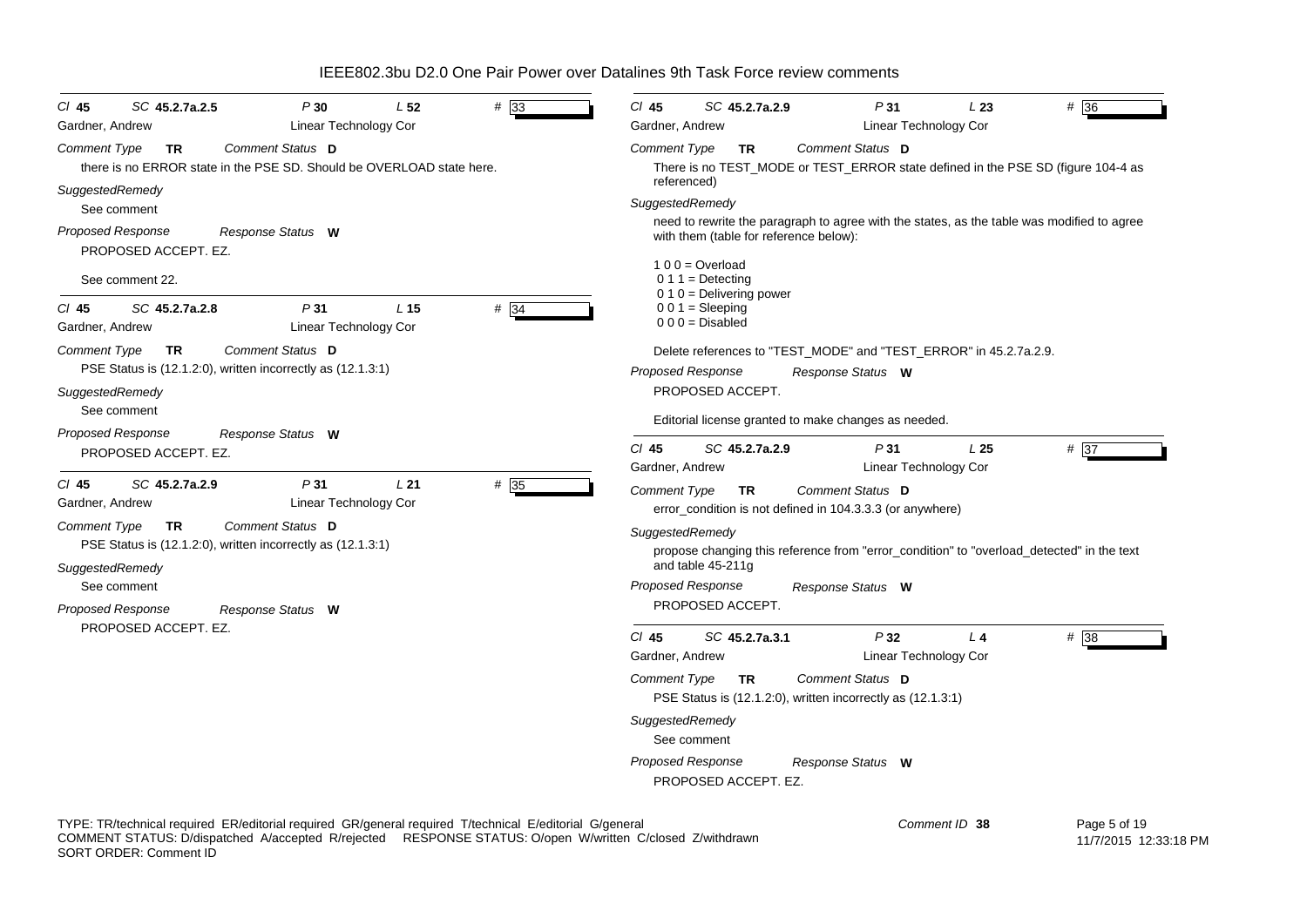| # 39<br>SC 104.4.6<br>P <sub>51</sub><br>L <sub>51</sub><br>$CI$ 104<br><b>Linear Technology Cor</b><br>Gardner, Andrew<br>Comment Status D<br><b>Comment Type</b><br>ER<br>"See 104.4.6.2" is not linked<br>SuggestedRemedy<br>See comment                                                                                                                                                                               | $\frac{4}{42}$<br>SC 104.4.3<br>$P$ 46<br>L33<br>$CI$ 104<br><b>Linear Technology Cor</b><br>Gardner, Andrew<br>Comment Status D<br>Comment Type<br>ER<br>Table 104-6 should be Figure 104-6<br>SuggestedRemedy<br>See comment                                                                   |
|---------------------------------------------------------------------------------------------------------------------------------------------------------------------------------------------------------------------------------------------------------------------------------------------------------------------------------------------------------------------------------------------------------------------------|--------------------------------------------------------------------------------------------------------------------------------------------------------------------------------------------------------------------------------------------------------------------------------------------------|
| <b>Proposed Response</b><br>Response Status W<br>PROPOSED ACCEPT. EZ.<br># $40$<br>P <sub>52</sub><br>L <sub>19</sub><br>SC 104.4.6.2<br>$CI$ 104                                                                                                                                                                                                                                                                         | <b>Proposed Response</b><br>Response Status W<br>PROPOSED ACCEPT. EZ.<br>Framemaker reference error.                                                                                                                                                                                             |
| Linear Technology Cor<br>Gardner, Andrew<br>Comment Type<br>Comment Status D<br><b>TR</b><br>There is no Twakeup_pd in table 104-6<br>SuggestedRemedy<br>Add Twakeup_pd to table 104-6 with a min of 0.2ms<br>Proposed Response<br>Response Status W<br>PROPOSED ACCEPT.<br>See comment 54.                                                                                                                               | $#$ 43<br>$Cl$ 104<br>SC 104.4.3.1<br>$P$ 46<br>L44<br>Linear Technology Cor<br>Gardner, Andrew<br>Comment Status D<br>Comment Type<br><b>TR</b><br>tpwr_delay is not defined<br>SuggestedRemedy<br>change to tpowerdly<br><b>Proposed Response</b><br>Response Status W<br>PROPOSED ACCEPT. EZ. |
| P <sub>52</sub><br>$#$ 41<br>SC 104.4.6.4<br>L <sub>35</sub><br>$CI$ 104<br>Linear Technology Cor<br>Gardner, Andrew<br>Comment Status D<br><b>Comment Type</b><br><b>TR</b><br>reference to Pclass_pd in table 104-1. There is no Pclass_pd but there is a Ppd. Are<br>these the same?<br>SuggestedRemedy<br>Change text from Pclass_pd to Ppd.<br><b>Proposed Response</b><br>Response Status W<br>PROPOSED ACCEPT. EZ. | $P$ 47<br>$\#$ 44<br>$Cl$ 104<br>SC 104.4.3.3<br>L <sub>51</sub><br>Gardner, Andrew<br>Linear Technology Cor<br>Comment Status D<br><b>Comment Type</b><br>ER<br>PPD should be Ppd<br>SuggestedRemedy<br>See comment<br>Proposed Response<br>Response Status W<br>PROPOSED ACCEPT. EZ.           |

Use Ppd throughout.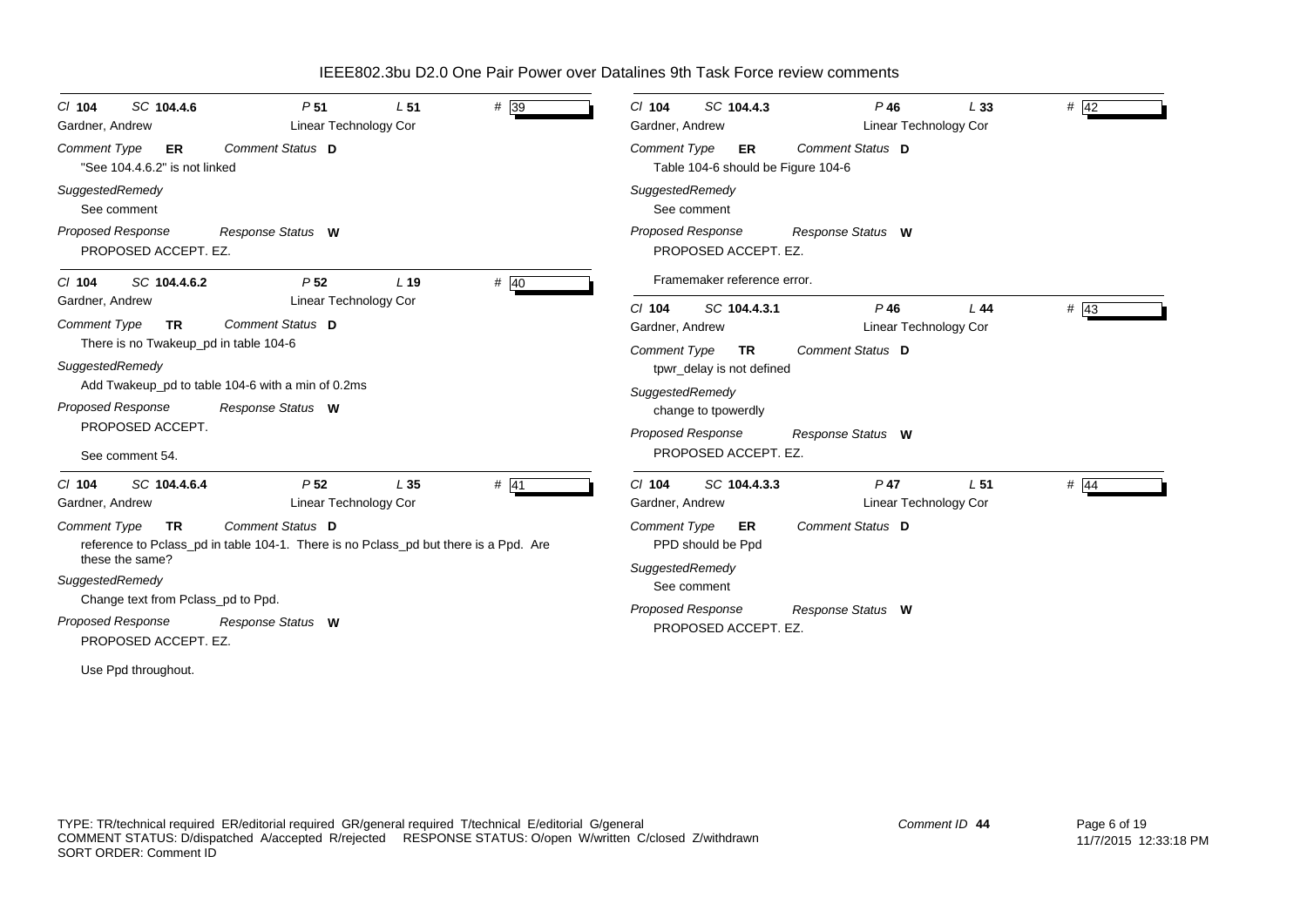| $CI$ 104<br>SC 104.4.3.5<br>Gardner, Andrew                                                                                                             | P 48<br>Linear Technology Cor                                                                                                  | L <sub>18</sub> | # $45$ | $Cl$ 104<br>SC 104.4.6.1<br>Gardner, Andrew                                                                                                                             | P <sub>52</sub><br>Linear Technology Cor                                                                                                                                                                      | $L_4$           | # 51 |
|---------------------------------------------------------------------------------------------------------------------------------------------------------|--------------------------------------------------------------------------------------------------------------------------------|-----------------|--------|-------------------------------------------------------------------------------------------------------------------------------------------------------------------------|---------------------------------------------------------------------------------------------------------------------------------------------------------------------------------------------------------------|-----------------|------|
| Comment Type<br>ER<br>returns returns' should be 'returns'<br>SuggestedRemedy                                                                           | Comment Status D                                                                                                               |                 |        | <b>Comment Type</b><br><b>TR</b><br>Table 104-6'.                                                                                                                       | Comment Status D<br>The PD shall turn off at a voltage greater than or equal to Voff' should be 'The PD shall turn<br>off at a voltage less than Von(min) and greater than or equal to Voff min as defined in |                 |      |
| See comment<br><b>Proposed Response</b><br>PROPOSED ACCEPT. EZ.                                                                                         | Response Status W                                                                                                              |                 |        | SuggestedRemedy<br>See comment<br>Proposed Response                                                                                                                     | Response Status W                                                                                                                                                                                             |                 |      |
| SC 104.4.3.6<br>$CI$ 104<br>Gardner, Andrew<br>Comment Type<br>ER<br>DO DETECTION' should be 'DO_DETECTION'<br>SuggestedRemedy                          | $P$ 49<br>Linear Technology Cor<br>Comment Status D                                                                            | L <sub>19</sub> | $#$ 46 | PROPOSED ACCEPT.<br>$CI$ 104<br>SC 104.4.6.2<br>Gardner, Andrew<br><b>Comment Type</b><br><b>TR</b>                                                                     | P <sub>52</sub><br>Linear Technology Cor<br>Comment Status D<br>SLEEP_PENDING' and 'SLEEP' should be 'DISCONNECT' and 'PD_SLEEP', respectively.                                                               | L <sub>16</sub> | # 52 |
| See comment<br>Proposed Response<br>PROPOSED ACCEPT. EZ.<br>$CI$ 104<br>SC 104.4.3.6                                                                    | Response Status W<br>$P$ 49                                                                                                    | L22             | $#$ 47 | SuggestedRemedy<br>See comment<br><b>Proposed Response</b><br>PROPOSED ACCEPT. EZ.                                                                                      | Response Status W                                                                                                                                                                                             |                 |      |
| Gardner, Andrew<br>Comment Type<br>ER<br>SuggestedRemedy<br>See comment<br>Proposed Response<br>PROPOSED ACCEPT. EZ.                                    | <b>Linear Technology Cor</b><br>Comment Status D<br>sccp_watchdog_tmr' should be 'sccp_watchdog_timer'<br>Response Status W    |                 |        | $Cl$ 104<br>SC 104.4.6.2<br>Gardner, Andrew<br>Comment Type<br><b>TR</b><br>Isleep' should be 'Isleep_PD'<br>SuggestedRemedy<br>See comment<br><b>Proposed Response</b> | P <sub>52</sub><br>Linear Technology Cor<br>Comment Status D<br>Response Status W                                                                                                                             | L <sub>17</sub> | # 53 |
| SC 104.4.3.6<br>$CI$ 104<br>Gardner, Andrew<br><b>Comment Type</b><br>ER<br>SuggestedRemedy<br>See comment<br>Proposed Response<br>PROPOSED ACCEPT. EZ. | $P$ 49<br>Linear Technology Cor<br>Comment Status D<br>sccp_watchdog_tmr' should be 'sccp_watchdog_timer'<br>Response Status W | L29             | $#$ 48 | PROPOSED ACCEPT. EZ.                                                                                                                                                    |                                                                                                                                                                                                               |                 |      |

TYPE: TR/technical required ER/editorial required GR/general required T/technical E/editorial G/general COMMENT STATUS: D/dispatched A/accepted R/rejected RESPONSE STATUS: O/open W/written C/closed Z/withdrawn SORT ORDER: Comment ID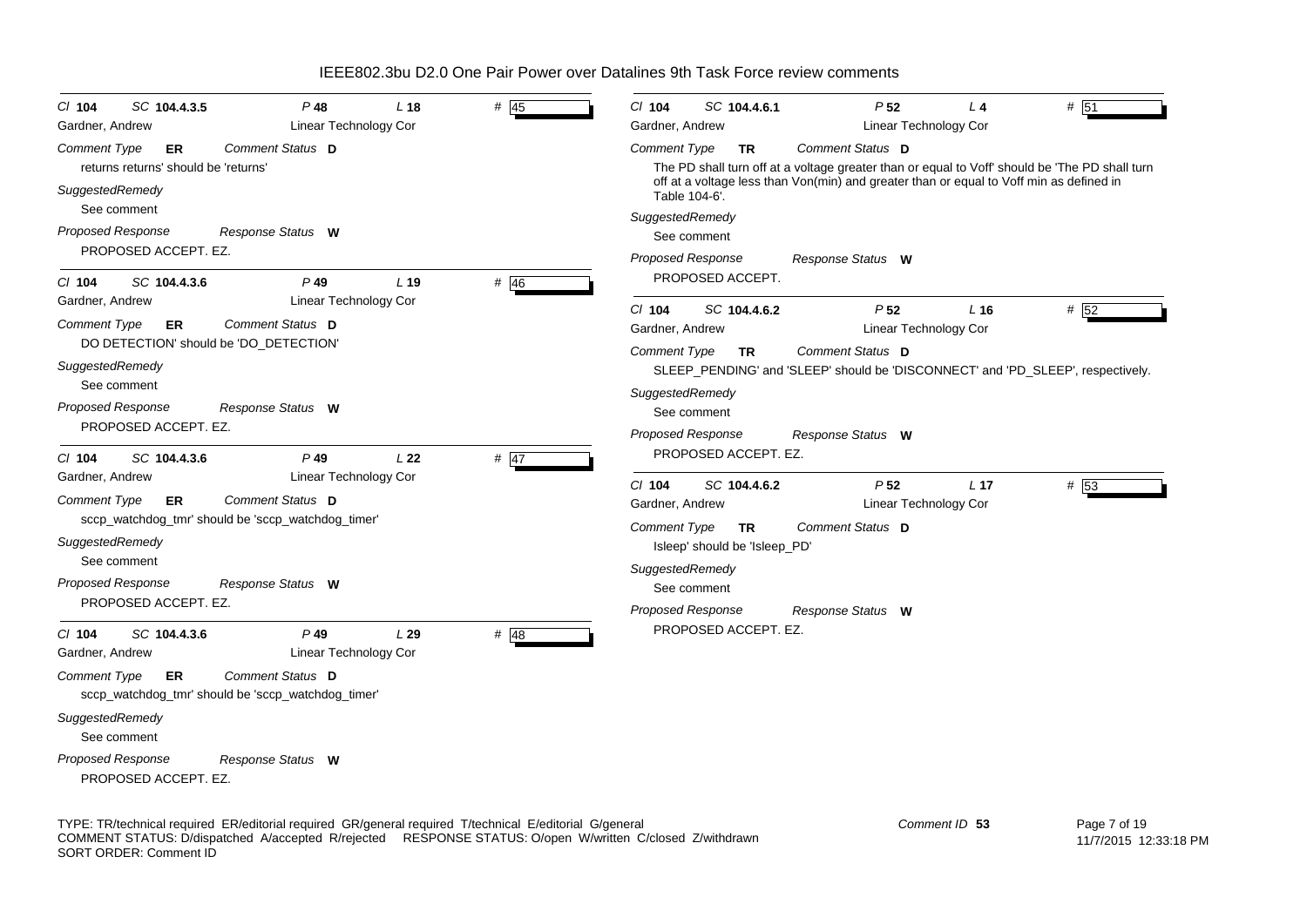| SC 104.4.6.2<br>$CI$ 104<br>Gardner, Andrew                            | P <sub>52</sub><br>Linear Technology Cor                                                                                                                               | L <sub>19</sub> | # 54 | SC 104.4.6<br>P <sub>51</sub><br>$CI$ 104<br>Gardner, Andrew                                                 | L <sub>1</sub><br>Linear Technology Cor | # 58 |
|------------------------------------------------------------------------|------------------------------------------------------------------------------------------------------------------------------------------------------------------------|-----------------|------|--------------------------------------------------------------------------------------------------------------|-----------------------------------------|------|
| Comment Type<br><b>TR</b><br>Twakeup PD' is not defined in table 104-6 | Comment Status D                                                                                                                                                       |                 |      | Comment Status D<br><b>Comment Type</b><br>ER<br>Table 104-6 title should have 'continued' at top of page 51 |                                         |      |
| SuggestedRemedy                                                        | Add Twakeup_pd to table 104-6 with a min of 0.2ms                                                                                                                      |                 |      | SuggestedRemedy<br>See comment                                                                               |                                         |      |
| <b>Proposed Response</b><br>PROPOSED ACCEPT.                           | Response Status W                                                                                                                                                      |                 |      | <b>Proposed Response</b><br>Response Status W<br>PROPOSED ACCEPT. EZ.                                        |                                         |      |
| See comment 40.                                                        |                                                                                                                                                                        |                 |      | P35<br>$CI$ 104<br>SC Table 104-1<br>Gardner, Andrew                                                         | L34<br>Linear Technology Cor            | # 60 |
| SC 104.4.6.3<br>$Cl$ 104<br>Gardner, Andrew                            | P <sub>52</sub><br><b>Linear Technology Cor</b>                                                                                                                        | L26             | # 55 | Comment Status D<br><b>Comment Type</b><br><b>TR</b>                                                         |                                         |      |
| <b>Comment Type</b><br>E<br>Vport_PD' should be 'Vpd'                  | Comment Status D                                                                                                                                                       |                 |      | Class 0 VPSE(min) is less than VON(min) in Table 104-6<br>SuggestedRemedy                                    |                                         |      |
| SuggestedRemedy<br>See comment                                         |                                                                                                                                                                        |                 |      | Add a new row to Table 104-1 that describes VPSE(min) with no load or increase<br>VON(min) for this class    |                                         |      |
| <b>Proposed Response</b><br>PROPOSED ACCEPT. EZ.                       | Response Status W                                                                                                                                                      |                 |      | <b>Proposed Response</b><br>Response Status W<br>TFTD.<br>See comment 93.                                    |                                         |      |
| See 68.                                                                |                                                                                                                                                                        |                 |      |                                                                                                              |                                         |      |
| SC 104.4.7<br>$Cl$ 104<br>Gardner, Andrew                              | P <sub>53</sub><br>Linear Technology Cor                                                                                                                               | $L$ 10          | # 56 | $Cl$ 104<br>SC 104.4.3.1<br>$P$ 46<br>Gardner, Andrew                                                        | L44<br>Linear Technology Cor            | # 62 |
| <b>Comment Type</b><br><b>TR</b><br>TMFVDO PD is not defined.          | Comment Status D                                                                                                                                                       |                 |      | Comment Type<br>Comment Status D<br>ER<br>tpwr_delay' should be 'tpowerdly'                                  |                                         |      |
| SuggestedRemedy                                                        |                                                                                                                                                                        |                 |      | SuggestedRemedy<br>See comment                                                                               |                                         |      |
| item 13 in subclause 104.4.7.                                          | Change parameter for item 8 in Table 104-6 to "PD Maintain Full Voltage signature<br>duration" and change "TMFVDO_PD" to "TMFVDO min" and add reference to table 104-3 |                 |      | <b>Proposed Response</b><br>Response Status W<br>PROPOSED ACCEPT. EZ.                                        |                                         |      |
| Proposed Response<br>PROPOSED ACCEPT.                                  | Response Status W                                                                                                                                                      |                 |      |                                                                                                              |                                         |      |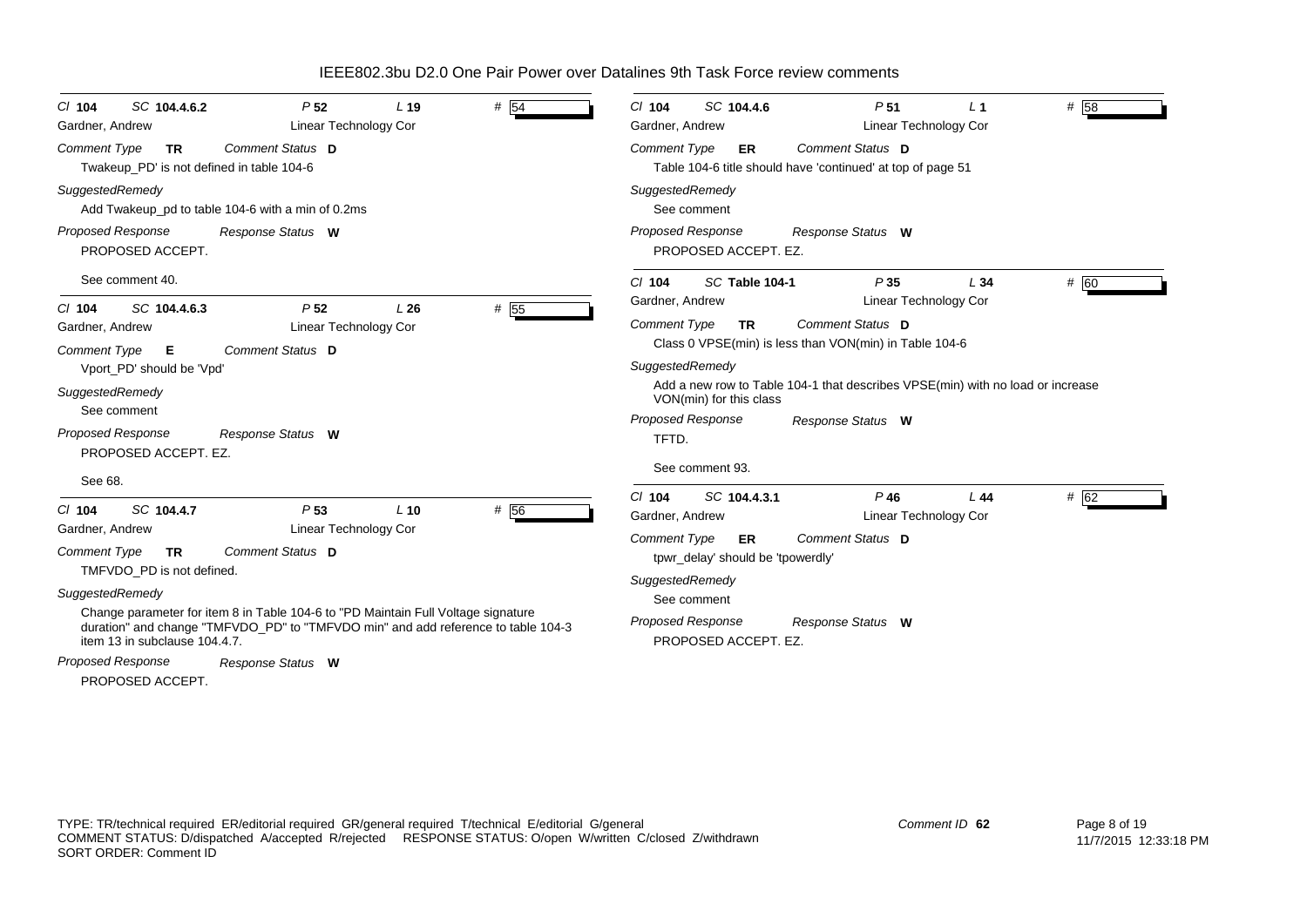| CI 104<br>Gardner, Andrew                                                                          | SC 104.4.4       | P 49<br>Linear Technology Cor                                                                                                                                                                              | L 42 | # 63 | $Cl$ 104<br>Gardner, Andrew                                                                       | SC 104.4.4                                                                 | P50                                                                                                        | L <sub>5</sub><br><b>Linear Technology Cor</b>  | # 68 |
|----------------------------------------------------------------------------------------------------|------------------|------------------------------------------------------------------------------------------------------------------------------------------------------------------------------------------------------------|------|------|---------------------------------------------------------------------------------------------------|----------------------------------------------------------------------------|------------------------------------------------------------------------------------------------------------|-------------------------------------------------|------|
| Comment Type<br>Vsig_enable.<br>SuggestedRemedy                                                    | TR               | Comment Status D<br>A PD shall present a valid detection signature when Vpd drops below Vsig_enable unless it<br>is asleep' should be 'A PD shall present a valid detection signature when Vpd drops below |      |      | <b>Comment Type</b><br>SuggestedRemedy                                                            | TR<br>See comment                                                          | Comment Status D<br>Vconnector' should just be 'Vpd' in Table 104-4                                        |                                                 |      |
| See comment                                                                                        |                  |                                                                                                                                                                                                            |      |      | <b>Proposed Response</b>                                                                          | PROPOSED ACCEPT.                                                           | Response Status W                                                                                          |                                                 |      |
| Proposed Response<br>PROPOSED ACCEPT.<br>OBE 125.                                                  |                  | Response Status W                                                                                                                                                                                          |      |      | $Cl$ 104<br>Gardner, Andrew                                                                       | SC 104.4.4                                                                 | P50                                                                                                        | L <sub>18</sub><br>Linear Technology Cor        | # 69 |
| $CI$ 104<br>Gardner, Andrew<br><b>Comment Type</b><br>SuggestedRemedy<br>See comment               | SC 104.4.4<br>ER | $P$ 49<br>Linear Technology Cor<br>Comment Status D<br>Remove indent at beginning of line 46.                                                                                                              | L46  | # 65 | <b>Comment Type</b><br>SuggestedRemedy<br><b>Proposed Response</b>                                | <b>TR</b><br>See comment<br>PROPOSED ACCEPT.                               | <b>Comment Status D</b><br>Iconnector' should just be 'Ipd' in Table 104-5<br>Response Status W            |                                                 |      |
| Proposed Response<br>PROPOSED ACCEPT. EZ.                                                          |                  | Response Status W                                                                                                                                                                                          |      |      | $Cl$ 104<br>Gardner, Andrew                                                                       | SC 104.4.6                                                                 | P <sub>51</sub>                                                                                            | L <sub>51</sub><br><b>Linear Technology Cor</b> | # 70 |
| $CI$ 104<br>Gardner, Andrew<br>Comment Type<br>SuggestedRemedy<br>Delete 'at least' from sentence. | SC 104.4.4<br>TR | $P$ 49<br>Linear Technology Cor<br><b>Comment Status D</b><br>There are only two characteristics in table 104-5.                                                                                           | L49  | # 67 | <b>Comment Type</b><br>SuggestedRemedy<br>Proposed Response                                       | ER.<br>See 104.4.6.2' is not linked<br>See comment<br>PROPOSED ACCEPT. EZ. | Comment Status D<br>Response Status W                                                                      |                                                 |      |
| Proposed Response<br>PROPOSED ACCEPT. EZ.                                                          |                  | Response Status W                                                                                                                                                                                          |      |      | $Cl$ 104<br>Gardner, Andrew<br><b>Comment Type</b><br>SuggestedRemedy<br><b>Proposed Response</b> | SC 104.4.6.1<br>TR.<br>See comment<br>PROPOSED ACCEPT.                     | P <sub>52</sub><br>Comment Status D<br>Change Vport_PSE to just Vpse for consistency.<br>Response Status W | $L_6$<br><b>Linear Technology Cor</b>           | #72  |

TYPE: TR/technical required ER/editorial required GR/general required T/technical E/editorial G/general COMMENT STATUS: D/dispatched A/accepted R/rejected RESPONSE STATUS: O/open W/written C/closed Z/withdrawn SORT ORDER: Comment ID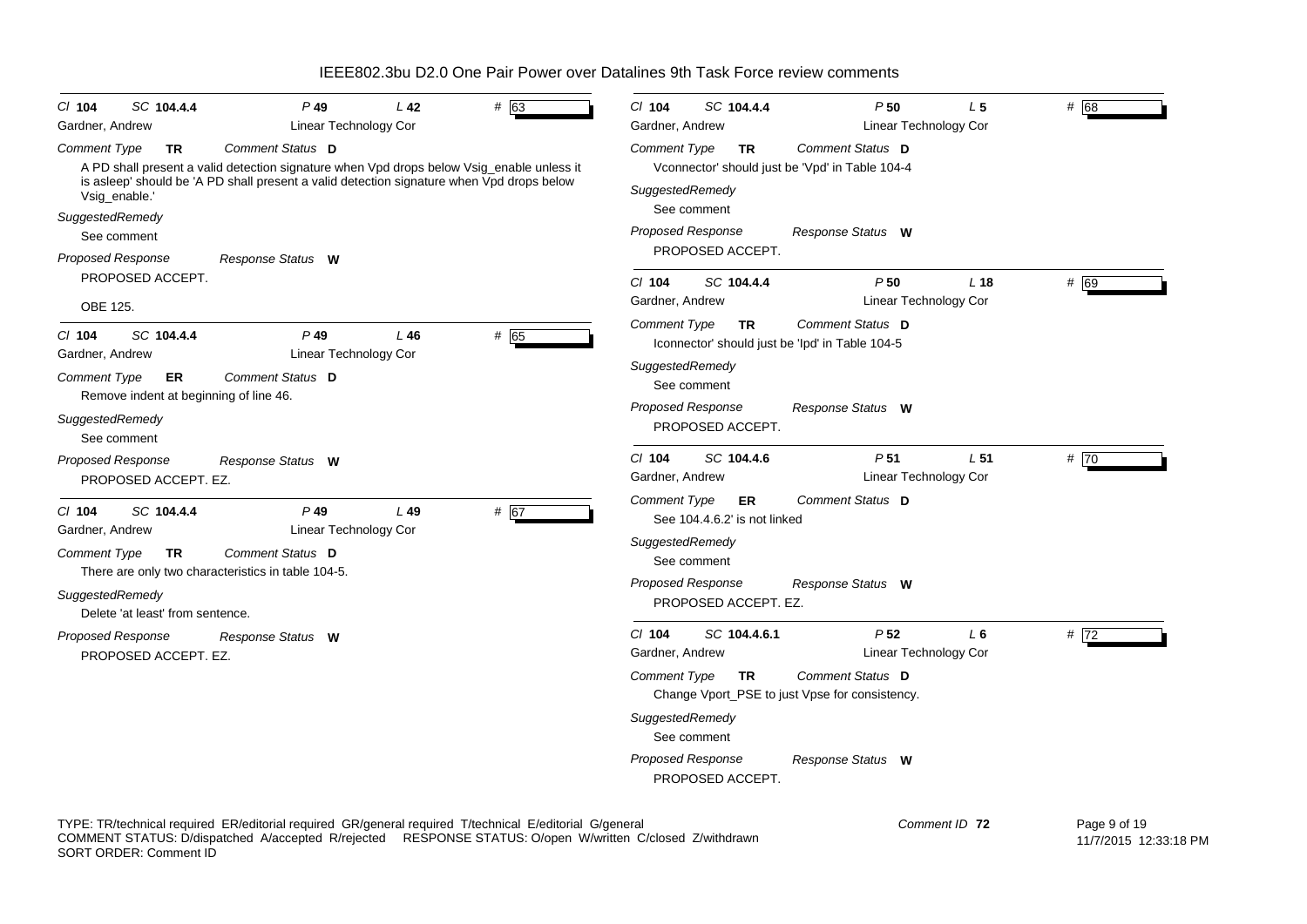| CI 104<br>SC 104.4.6.2<br>P <sub>52</sub><br># 73<br>L <sub>17</sub><br>Gardner, Andrew<br>Linear Technology Cor                                                                             | $Cl$ 104<br>SC 104.4.6.3<br>P <sub>52</sub><br># $\overline{76}$<br>L26<br>Gardner, Andrew<br>Linear Technology Cor |
|----------------------------------------------------------------------------------------------------------------------------------------------------------------------------------------------|---------------------------------------------------------------------------------------------------------------------|
| Comment Status D<br><b>Comment Type</b><br><b>TR</b><br>Change 'Isleep' to 'Isleep_PD'                                                                                                       | Comment Status D<br><b>Comment Type</b><br><b>TR</b><br>Replace 'input power of the device' with just 'Ppd'.        |
| SuggestedRemedy<br>See comment                                                                                                                                                               | SuggestedRemedy<br>See comment                                                                                      |
| <b>Proposed Response</b><br>Response Status W<br>PROPOSED ACCEPT.                                                                                                                            | <b>Proposed Response</b><br>Response Status W<br>PROPOSED ACCEPT.                                                   |
| OBE by 104.                                                                                                                                                                                  | $Cl$ 104<br>P <sub>52</sub><br># $\boxed{77}$<br>SC 104.4.6.4<br>L 35                                               |
| # 74<br>SC 104.4.6.2<br>P <sub>52</sub><br>L <sub>19</sub><br>$Cl$ 104                                                                                                                       | Gardner, Andrew<br>Linear Technology Cor                                                                            |
| Gardner, Andrew<br>Linear Technology Cor                                                                                                                                                     | Comment Status D<br>Comment Type<br>TR                                                                              |
| Comment Status D<br>Comment Type<br>ER<br>Twakeup_PD shouldn't wrap at the end of the line.                                                                                                  | Replace 'Pclass_PD' with just 'Ppd'.<br>SuggestedRemedy                                                             |
| SuggestedRemedy<br>See comment                                                                                                                                                               | See comment<br>Proposed Response<br>Response Status W                                                               |
| Proposed Response<br>Response Status W<br>PROPOSED ACCEPT. EZ.                                                                                                                               | PROPOSED ACCEPT.<br>$Cl$ 104<br>P <sub>52</sub><br>L44<br># $\overline{78}$<br>SC 104.4.6.5                         |
|                                                                                                                                                                                              | Gardner, Andrew<br>Linear Technology Cor                                                                            |
| P <sub>52</sub><br>SC 104.4.6.3<br>L24<br># $75$<br>CI 104                                                                                                                                   | Comment Status D<br>Comment Type<br><b>TR</b>                                                                       |
| Gardner, Andrew<br>Linear Technology Cor                                                                                                                                                     | Remove all instances of 'port_' from the subscripts used by Equation 104-1.                                         |
| Comment Status D<br>Comment Type<br>T.                                                                                                                                                       | SuggestedRemedy                                                                                                     |
| Consider replacing 'noise' with 'transient' in this subclause.                                                                                                                               | See comment                                                                                                         |
| SuggestedRemedy                                                                                                                                                                              | <b>Proposed Response</b><br>Response Status W                                                                       |
| Replace 104.4.6.3 with                                                                                                                                                                       | PROPOSED ACCEPT.                                                                                                    |
| 104.4.6.3 PD ripple and transients                                                                                                                                                           |                                                                                                                     |
| The specifications for ripple and transients in Table 104-6 apply to the voltage at the PD PI<br>generated by the PD circuitry. The ripple and transient specifications shall be met for all | SC 104.5.1<br>P <sub>52</sub><br>L <sub>18</sub><br># 79<br>$CI$ 104<br>Gardner, Andrew<br>Linear Technology Cor    |
| operating voltages in the range of VPort_PD, and over the range of input power of the<br>device.                                                                                             |                                                                                                                     |
| The PD shall operate correctly in the presence of ripple and transient voltages generated                                                                                                    | Comment Type<br>Comment Status D<br>TR                                                                              |
| by the PSE that appears at the PD PI. These levels are specified in Table 104-3. Ripple                                                                                                      | A PD shall provide DC isolation' is not quantified making a compliance test meaningless.                            |
| and transient limits are provided to preserve data integrity.                                                                                                                                | SuggestedRemedy                                                                                                     |
| Proposed Response<br>Response Status W                                                                                                                                                       | Propose "A PD shall  all MDI leads of greater than 1 megaohm for voltages up to 60V".                               |
| PROPOSED ACCEPT.                                                                                                                                                                             | <b>Proposed Response</b><br>Response Status W                                                                       |
| See comment 106.                                                                                                                                                                             | PROPOSED ACCEPT.                                                                                                    |
| TYPE: TR/technical required ER/editorial required GR/general required T/technical E/editorial G/general                                                                                      | Comment ID 79<br>Page 10 of 19                                                                                      |

COMMENT STATUS: D/dispatched A/accepted R/rejected RESPONSE STATUS: O/open W/written C/closed Z/withdrawn SORT ORDER: Comment ID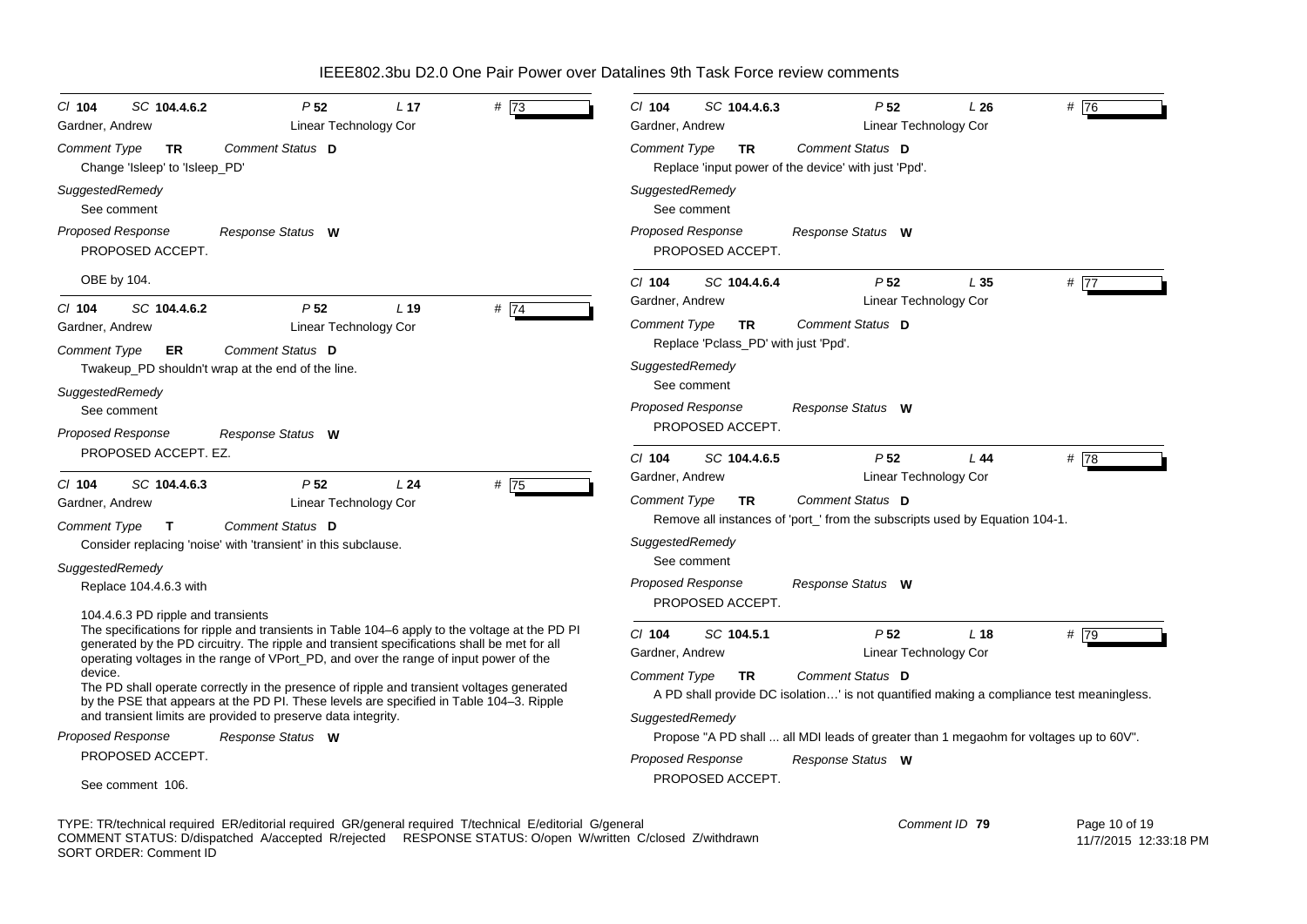| SC 104.6.3.2<br>P <sub>56</sub><br>$Cl$ 104<br>Linear Technology Cor<br>Gardner, Andrew                                                                                                                                                                     | # 80<br>L <sub>18</sub> | SC 104.7.4<br>$Cl$ 104<br>P62<br>$#$ 90<br>L <sub>1</sub><br>Chabot, Craig<br>UNH-IOL                                                                                                                                                                                                                                                                        |
|-------------------------------------------------------------------------------------------------------------------------------------------------------------------------------------------------------------------------------------------------------------|-------------------------|--------------------------------------------------------------------------------------------------------------------------------------------------------------------------------------------------------------------------------------------------------------------------------------------------------------------------------------------------------------|
| Comment Status D<br><b>Comment Type</b><br><b>ER</b><br>Change 'slots' to 'slot' in this sentence.<br>SuggestedRemedy<br>See comment<br><b>Proposed Response</b><br>Response Status W<br>PROPOSED ACCEPT. EZ.                                               |                         | Comment Status D<br><b>Comment Type</b><br>ER.<br>The changes from D1.3 to D1.4 have consequently necessitated changes to the<br>PICS (some shalls have either been added, removed, or altered). I have drafted a new,<br>corrected version of the PICS tables.<br>SuggestedRemedy<br>See chabot_3bu_1_1115<br><b>Proposed Response</b><br>Response Status W |
| SC 104.6.3.4<br>P <sub>57</sub><br>$Cl$ 104<br>Linear Technology Cor<br>Gardner, Andrew<br>Comment Status D<br><b>Comment Type</b><br>ER<br>Add 'voltage' to the parameter descriptions for items 2 and 3 in table 104-7.<br>SuggestedRemedy<br>See comment | # 85<br>L <sub>47</sub> | PROPOSED ACCEPT.<br>P32<br>$Cl$ 104<br>SC Table 104-1<br>L21<br># 91<br>Gardner, Andrew<br>Linear Technology<br><b>Comment Type</b><br>Comment Status X<br>$\mathbf{T}$<br>The assumption that the reference channel resistance is 15m of 26 AWG is limiting for<br>PoDL.                                                                                    |
| <b>Proposed Response</b><br>Response Status W<br>PROPOSED ACCEPT. EZ.                                                                                                                                                                                       |                         | SuggestedRemedy<br>Consider changing the reference channel to 15m of 22 AWG.<br>Proposed Response<br>Response Status W                                                                                                                                                                                                                                       |
| SC 104.6.3.4<br>P <sub>58</sub><br>$Cl$ 104<br>Linear Technology Cor<br>Gardner, Andrew                                                                                                                                                                     | # 87<br>L <sub>9</sub>  | Discuss in room. See comments 60 and 93.                                                                                                                                                                                                                                                                                                                     |
| Comment Status D<br><b>Comment Type</b><br>ER.<br>Add 'time' to parameter descriptions for items 9-15                                                                                                                                                       |                         | SC 104.1.3<br>P <sub>34</sub><br>L45<br>$# \overline{92}$<br>$Cl$ 104<br>Abramson, David<br><b>Texas Instruments</b>                                                                                                                                                                                                                                         |
| SuggestedRemedy<br>See comment                                                                                                                                                                                                                              |                         | <b>Comment Type</b><br>Comment Status D<br><b>ER</b><br>A PoDL system is defined as Type A or Type BA Type A+B system is<br>How can we have Type A+B if it has to be Type A or Type B?                                                                                                                                                                       |
| <b>Proposed Response</b><br>Response Status W<br>PROPOSED ACCEPT. EZ.                                                                                                                                                                                       |                         | SuggestedRemedy<br>change to: "is defined as either Type A, Type B, or Type A+B. This will match 104.4.1 as<br>well.                                                                                                                                                                                                                                         |
|                                                                                                                                                                                                                                                             |                         | Proposed Response<br>Response Status W<br>PROPOSED ACCEPT. EZ.                                                                                                                                                                                                                                                                                               |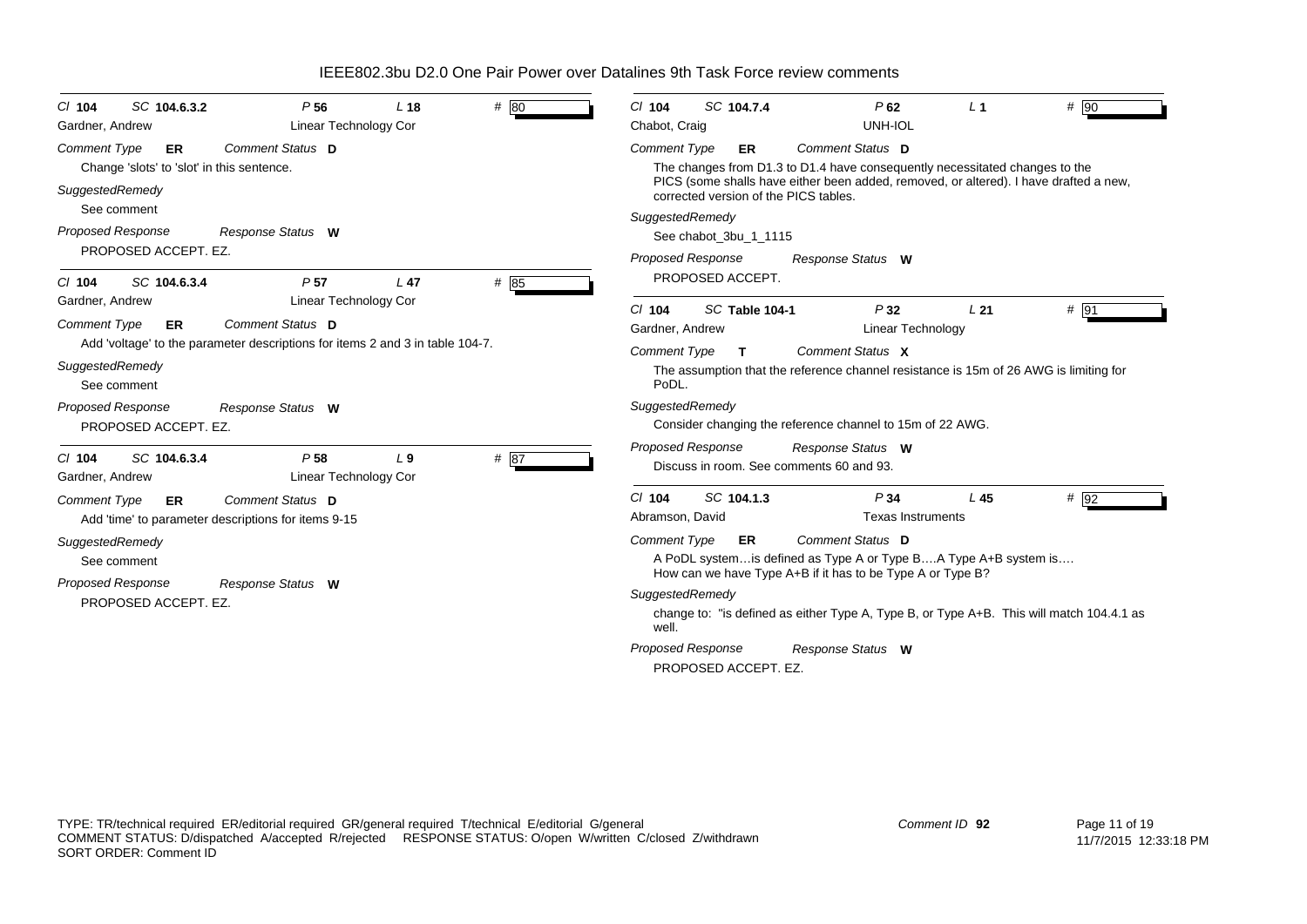| SC 104.2<br>$CI$ 104                                                                                                                                                                                                                           | P35                      | L38                                                                 | # 93                                                                                                                                                                                                                                                                          | $Cl$ 104                                                                                                               | SC 104.3.3.3                         | P37                                                                                                                                      | L42             | # 95                                   |  |
|------------------------------------------------------------------------------------------------------------------------------------------------------------------------------------------------------------------------------------------------|--------------------------|---------------------------------------------------------------------|-------------------------------------------------------------------------------------------------------------------------------------------------------------------------------------------------------------------------------------------------------------------------------|------------------------------------------------------------------------------------------------------------------------|--------------------------------------|------------------------------------------------------------------------------------------------------------------------------------------|-----------------|----------------------------------------|--|
| Abramson, David                                                                                                                                                                                                                                | <b>Texas Instruments</b> |                                                                     |                                                                                                                                                                                                                                                                               | Abramson, David                                                                                                        |                                      | <b>Texas Instruments</b>                                                                                                                 |                 |                                        |  |
| <b>Comment Type</b><br><b>TR</b>                                                                                                                                                                                                               | Comment Status D         |                                                                     |                                                                                                                                                                                                                                                                               | <b>Comment Type</b>                                                                                                    | TR                                   | Comment Status D                                                                                                                         |                 |                                        |  |
| This comment applies to Table 104-1.<br>The VPD min voltages for the 12V unregulated class conflict with the signature                                                                                                                         |                          |                                                                     |                                                                                                                                                                                                                                                                               |                                                                                                                        |                                      | The descriptions for TRUE/FALSE of "pi_powered" have the word shall in them.                                                             |                 |                                        |  |
| enable/disable voltages in Table 104-4. If the PSE is only required to put out 5.6V, the PD                                                                                                                                                    |                          |                                                                     |                                                                                                                                                                                                                                                                               | SuggestedRemedy                                                                                                        |                                      |                                                                                                                                          |                 |                                        |  |
| may never reach the signature disable threshold (5.75V max). In addition, the if the enable<br>threshold is between 3.6V and 5.75V (for example 4.5V), it may be tripped by a VPD min of<br>4.4V                                               |                          |                                                                     |                                                                                                                                                                                                                                                                               |                                                                                                                        | FALSE: The PSE is not applying       | Change wording to match construction of similar variables such as pi_sleeping.<br>TRUE: The PSE is applying operating voltage to the PI. |                 |                                        |  |
| SuggestedRemedy                                                                                                                                                                                                                                |                          |                                                                     |                                                                                                                                                                                                                                                                               | Proposed Response                                                                                                      |                                      | Response Status W                                                                                                                        |                 |                                        |  |
| The disable treshold needs to be lowered to 5.6V. I don't see any downside to this right<br>now, but everything is interconnectedIt would make the threshold between Vsig_disable                                                              |                          |                                                                     |                                                                                                                                                                                                                                                                               | PROPOSED ACCEPT. EZ.                                                                                                   |                                      |                                                                                                                                          |                 |                                        |  |
| and Vbad_hi only +/- 4%, but I don't believe there is anything wrong with disabling the                                                                                                                                                        |                          |                                                                     |                                                                                                                                                                                                                                                                               | $Cl$ 104                                                                                                               | SC 104.3.4.1                         | $P$ 41                                                                                                                                   | L38             | # 96                                   |  |
| signature below Vbad_hi.                                                                                                                                                                                                                       |                          |                                                                     |                                                                                                                                                                                                                                                                               | Abramson, David                                                                                                        |                                      | <b>Texas Instruments</b>                                                                                                                 |                 |                                        |  |
| <b>Proposed Response</b><br>PROPOSED ACCEPT IN PRINCIPLE.                                                                                                                                                                                      | Response Status W        |                                                                     |                                                                                                                                                                                                                                                                               | <b>Comment Type</b>                                                                                                    | ER                                   | Comment Status D                                                                                                                         |                 |                                        |  |
| Discuss in room.                                                                                                                                                                                                                               |                          |                                                                     |                                                                                                                                                                                                                                                                               |                                                                                                                        | This comment applies to Table 104-2. | Why is there an additional information column if we don't have anything in it.                                                           |                 |                                        |  |
|                                                                                                                                                                                                                                                |                          |                                                                     |                                                                                                                                                                                                                                                                               | SuggestedRemedy                                                                                                        |                                      |                                                                                                                                          |                 |                                        |  |
| Possibly OBEd by comment 91.                                                                                                                                                                                                                   |                          |                                                                     |                                                                                                                                                                                                                                                                               |                                                                                                                        |                                      | Either delete the column, or add appropriate information.                                                                                |                 |                                        |  |
| SC 104.3.3.1<br>$CI$ 104                                                                                                                                                                                                                       | P36                      | L <sub>28</sub>                                                     | $#$ 94                                                                                                                                                                                                                                                                        | <b>Proposed Response</b>                                                                                               |                                      | Response Status W                                                                                                                        |                 |                                        |  |
| Abramson, David                                                                                                                                                                                                                                | <b>Texas Instruments</b> |                                                                     |                                                                                                                                                                                                                                                                               |                                                                                                                        | Discuss in room.                     |                                                                                                                                          |                 |                                        |  |
| <b>Comment Type</b><br>ER<br>"Prior to application of normal operating voltage" What exactly is "normal"? Clause 33<br>just says "operating". Why have we added "normal"                                                                       | Comment Status D         |                                                                     |                                                                                                                                                                                                                                                                               | items 1-5.                                                                                                             |                                      | Table is partially populated with references on the second page. Propose references for                                                  |                 |                                        |  |
| SuggestedRemedy                                                                                                                                                                                                                                |                          |                                                                     |                                                                                                                                                                                                                                                                               | $Cl$ 104                                                                                                               | SC 104.3.4.1                         | $P$ 41                                                                                                                                   | L <sub>42</sub> | # 97                                   |  |
| remove "normal" throughout this section (and rest of draft if used in a similar manner).                                                                                                                                                       |                          |                                                                     |                                                                                                                                                                                                                                                                               | Abramson, David                                                                                                        |                                      | <b>Texas Instruments</b>                                                                                                                 |                 |                                        |  |
|                                                                                                                                                                                                                                                |                          |                                                                     |                                                                                                                                                                                                                                                                               | Comment Type                                                                                                           | <b>TR</b>                            | Comment Status D                                                                                                                         |                 |                                        |  |
| <b>Proposed Response</b><br>Response Status W<br>PROPOSED ACCEPT. EZ.                                                                                                                                                                          |                          | This comment applies to Table 104-2.<br>30mA seems like a bad idea. | What is the purpose of the short circuit current in the detection state. The PSE must<br>source a current less than 16mA in this state to be a valid probe current. In addition, the<br>PD needs to be able to sink enough current during SCCP and allowing the PSE to source |                                                                                                                        |                                      |                                                                                                                                          |                 |                                        |  |
|                                                                                                                                                                                                                                                |                          |                                                                     |                                                                                                                                                                                                                                                                               | SuggestedRemedy                                                                                                        |                                      |                                                                                                                                          |                 |                                        |  |
|                                                                                                                                                                                                                                                |                          |                                                                     |                                                                                                                                                                                                                                                                               | Remove item 2 from table. Add text that 16mA is the most the PSE is allowed to source<br>while in the detection state. |                                      |                                                                                                                                          |                 |                                        |  |
|                                                                                                                                                                                                                                                |                          |                                                                     |                                                                                                                                                                                                                                                                               | <b>Proposed Response</b><br>Response Status W                                                                          |                                      |                                                                                                                                          |                 |                                        |  |
|                                                                                                                                                                                                                                                |                          |                                                                     |                                                                                                                                                                                                                                                                               |                                                                                                                        |                                      | Discuss in room. Larger short circuit limit allows for resistive pull-up.                                                                |                 |                                        |  |
|                                                                                                                                                                                                                                                |                          |                                                                     |                                                                                                                                                                                                                                                                               |                                                                                                                        |                                      |                                                                                                                                          |                 |                                        |  |
| TYPE: TR/technical required ER/editorial required GR/general required T/technical E/editorial G/general<br>COMMENT STATUS: D/dispatched A/accepted R/rejected RESPONSE STATUS: O/open W/written C/closed Z/withdrawn<br>SORT ORDER: Comment ID |                          |                                                                     |                                                                                                                                                                                                                                                                               |                                                                                                                        |                                      |                                                                                                                                          | Comment ID 97   | Page 12 of 19<br>11/7/2015 12:33:18 PM |  |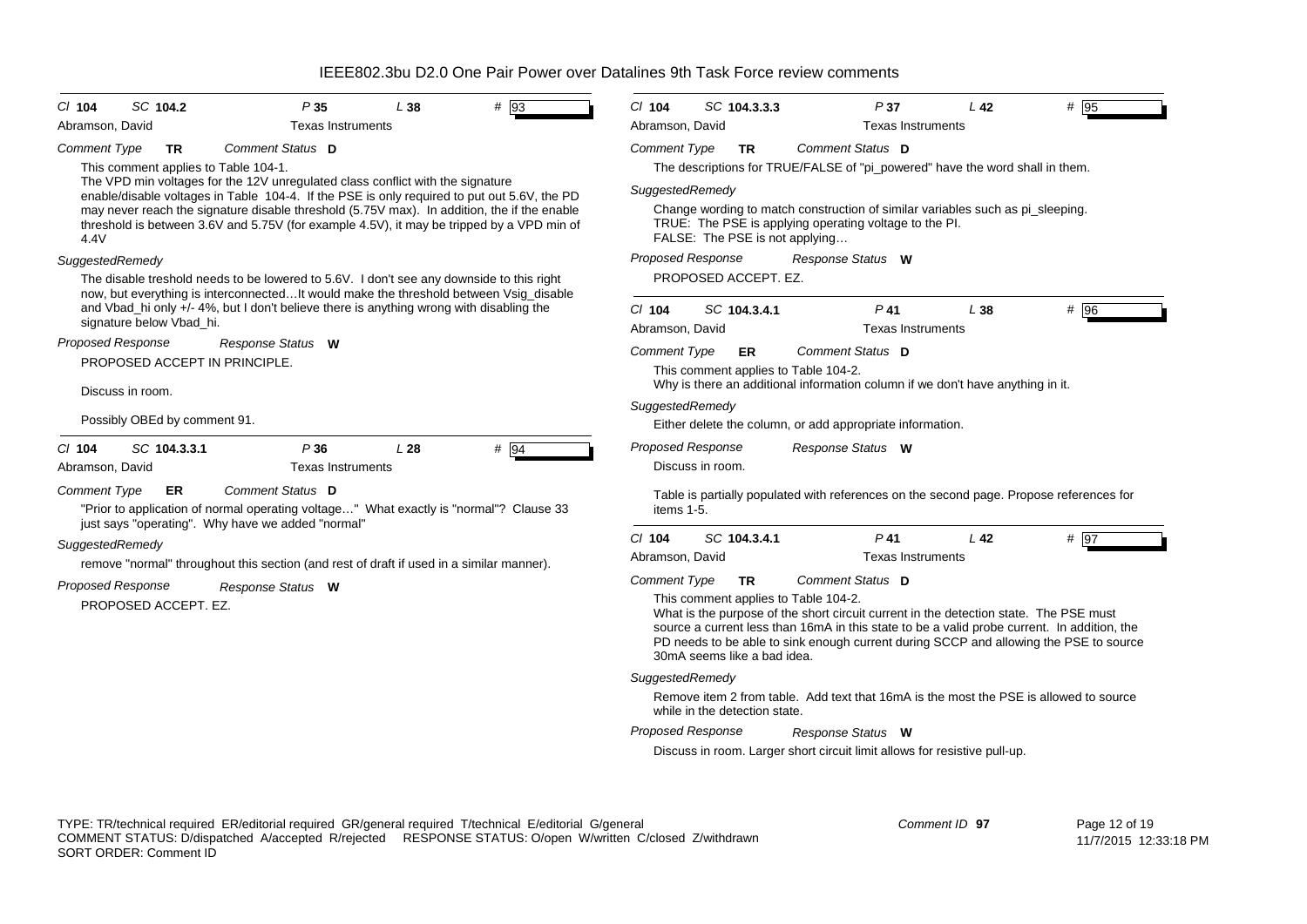| SC 104.3.6<br>$CI$ 104                                                                                                                                                                         | $P$ 42                   | $L$ 41                            | # 98                                                                                                                                                                                                | SC 104.4.4<br>$Cl$ 104                                                                                                                                  |                                             | P <sub>50</sub>          | $L_6$ | # 100                                                                              |
|------------------------------------------------------------------------------------------------------------------------------------------------------------------------------------------------|--------------------------|-----------------------------------|-----------------------------------------------------------------------------------------------------------------------------------------------------------------------------------------------------|---------------------------------------------------------------------------------------------------------------------------------------------------------|---------------------------------------------|--------------------------|-------|------------------------------------------------------------------------------------|
| Abramson, David                                                                                                                                                                                | <b>Texas Instruments</b> |                                   |                                                                                                                                                                                                     | Abramson, David                                                                                                                                         |                                             | <b>Texas Instruments</b> |       |                                                                                    |
| <b>Comment Type</b><br>ER<br>"prior to application offull operating voltage"                                                                                                                   | Comment Status D         |                                   |                                                                                                                                                                                                     | <b>Comment Type</b><br><b>TR</b><br>This comment applies to Table 104-4.                                                                                |                                             | Comment Status D         |       |                                                                                    |
| SuggestedRemedy<br>add space in "of full"                                                                                                                                                      |                          |                                   | The PD must be capable of producing a "Vgood" shunt for a 17mA current (item 1 of the<br>table), but must draw less than 20mA whenever the Voltage is less than Vsig disable<br>(Isignature_limit). |                                                                                                                                                         |                                             |                          |       |                                                                                    |
| Proposed Response                                                                                                                                                                              | Response Status W        |                                   |                                                                                                                                                                                                     | This requires a current limit between 17mA and 20mA $(+/- 8%)$ . I believe this puts<br>unnecessary requirements on the PD that will increase its cost. |                                             |                          |       |                                                                                    |
| PROPOSED ACCEPT. EZ.                                                                                                                                                                           |                          |                                   |                                                                                                                                                                                                     | SuggestedRemedy                                                                                                                                         |                                             |                          |       |                                                                                    |
| SC 104.3.6<br>$CI$ 104                                                                                                                                                                         | $P$ 44                   | L <sub>13</sub>                   | # 99                                                                                                                                                                                                | Change Isignature_limit to 22mA.                                                                                                                        |                                             |                          |       |                                                                                    |
| Abramson, David                                                                                                                                                                                | <b>Texas Instruments</b> |                                   |                                                                                                                                                                                                     | Proposed Response                                                                                                                                       |                                             | Response Status W        |       |                                                                                    |
| <b>Comment Type</b><br>TR                                                                                                                                                                      | Comment Status D         |                                   |                                                                                                                                                                                                     | PROPOSED ACCEPT IN PRINCIPLE.                                                                                                                           |                                             |                          |       |                                                                                    |
| This comment applies to Table 104-3 (continued).<br>The MVFS threshold is the same same as for existing AT PoE, but the operating current                                                      |                          |                                   |                                                                                                                                                                                                     | Discuss in room.                                                                                                                                        |                                             |                          |       |                                                                                    |
| can by more than twice as high (1.36A according to Table 104-1).<br>In addition, event the new BT standard has doubled the MPS window width (4-14mA) for a                                     |                          |                                   |                                                                                                                                                                                                     | This limit does need to be increaseds since the probe current was increased.                                                                            |                                             |                          |       |                                                                                    |
| maximum load current of 1.73A (1.27x larger than PoDL).<br>I believe PDs need to drop their current to below 2mA in sleep mode (acutally Isleep pd is<br>100uA), so why not lower the minimum? |                          |                                   | $Cl$ 104<br>SC 104.6.3.4<br>Abramson, David                                                                                                                                                         |                                                                                                                                                         | P <sub>57</sub><br><b>Texas Instruments</b> | L50                      | # 101 |                                                                                    |
| SuggestedRemedy                                                                                                                                                                                |                          |                                   |                                                                                                                                                                                                     | <b>Comment Type</b><br>TR                                                                                                                               |                                             | Comment Status D         |       |                                                                                    |
| Increase the MVFS current range from (5mA to 10mA) to (2mA to 10mA).                                                                                                                           |                          |                                   | This comment applies to Table 104-7.<br>The minimum sink current needs to be updated as the maximum probe current is now<br>16 <sub>m</sub> A                                                       |                                                                                                                                                         |                                             |                          |       |                                                                                    |
| <b>Proposed Response</b><br>Response Status W                                                                                                                                                  |                          |                                   |                                                                                                                                                                                                     |                                                                                                                                                         |                                             |                          |       |                                                                                    |
| PROPOSED ACCEPT IN PRINCIPLE.                                                                                                                                                                  |                          |                                   |                                                                                                                                                                                                     | SuggestedRemedy                                                                                                                                         |                                             |                          |       |                                                                                    |
| Discuss in room.                                                                                                                                                                               |                          |                                   |                                                                                                                                                                                                     | and some margin.                                                                                                                                        |                                             |                          |       | Change minimum Sink Current from 10mA to 18mA to include the 16mA sourcing current |
| 2mA MFVS min may be too close Iwakeup max of 1.85mA. Is 3mA OK?                                                                                                                                |                          |                                   |                                                                                                                                                                                                     | <b>Proposed Response</b>                                                                                                                                |                                             | Response Status W        |       |                                                                                    |
|                                                                                                                                                                                                |                          |                                   | PROPOSED ACCEPT IN PRINCIPLE.                                                                                                                                                                       |                                                                                                                                                         |                                             |                          |       |                                                                                    |
|                                                                                                                                                                                                |                          | Discuss in room. See comment 100. |                                                                                                                                                                                                     |                                                                                                                                                         |                                             |                          |       |                                                                                    |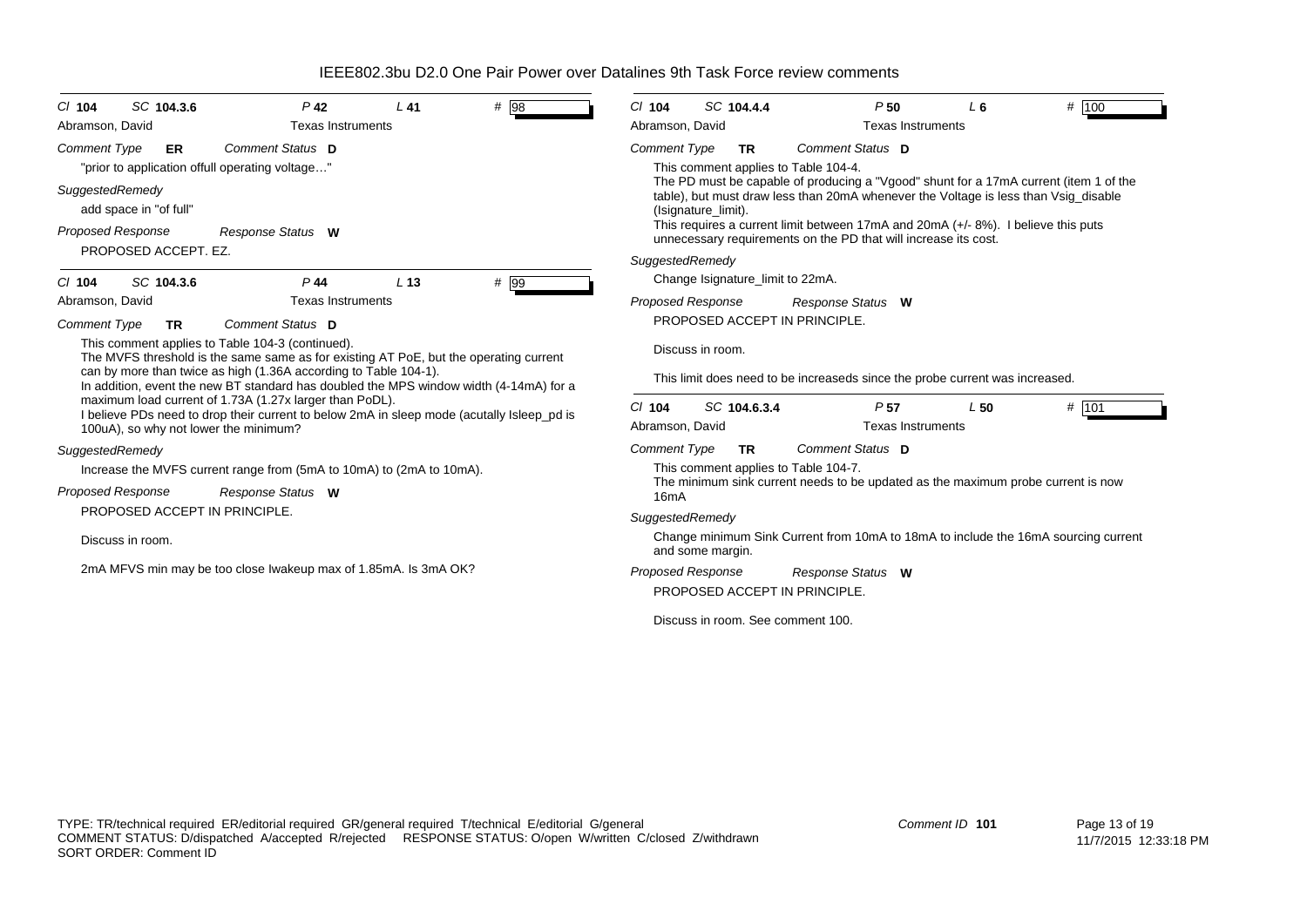| SC 104.6.3.4<br>P <sub>57</sub><br>L50<br># $102$<br>$Cl$ 104<br>Abramson, David<br><b>Texas Instruments</b>                                                                                                                                                                                             | $Cl$ 104<br>SC 104.4.6<br>Abramson, David                                                                                                                                                                                      | P <sub>51</sub><br><b>Texas Instruments</b>         | $L$ 41          | # 105 |  |
|----------------------------------------------------------------------------------------------------------------------------------------------------------------------------------------------------------------------------------------------------------------------------------------------------------|--------------------------------------------------------------------------------------------------------------------------------------------------------------------------------------------------------------------------------|-----------------------------------------------------|-----------------|-------|--|
| <b>Comment Type</b><br>Comment Status D<br><b>TR</b><br>This comment applies to Table 104-7.<br>"Vport < 0.8V" in the additional information column for "Sink Current" does not seem right.<br>How can the Sink Current have a minimum when the PI voltage is 0? There will be no<br>current drawn then. | <b>Comment Type</b><br>ER<br>This comment applies to item 7 of table 104-6.<br>We need to reference section 104.4.6.1 for the inrush enable delay time (tpower dly)<br>SuggestedRemedy                                         | Comment Status D                                    |                 |       |  |
| SuggestedRemedy<br>Should the "<" be a ">"? I think that is what was meant<br><b>Proposed Response</b><br>Response Status W                                                                                                                                                                              | Add "104.4.6.1" to additional information column.<br><b>Proposed Response</b><br>PROPOSED ACCEPT. EZ.                                                                                                                          | Response Status W                                   |                 |       |  |
| PROPOSED ACCEPT IN PRINCIPLE.<br>This parameter may need to be replaced with a VOL specification instead.                                                                                                                                                                                                | $Cl$ 104<br>SC 104.4.6<br>Abramson, David                                                                                                                                                                                      | P <sub>50</sub><br><b>Texas Instruments</b>         | L44             | # 106 |  |
| SC 104.3.6<br>$P$ 44<br>$# \overline{103}$<br>$Cl$ 104<br>L <sub>15</sub><br>Abramson, David<br><b>Texas Instruments</b><br>Comment Status D<br><b>Comment Type</b><br>ER                                                                                                                                | <b>Comment Type</b><br>ER.<br>This comment applies to Items 1 and 2 ot Table 104-6.<br>The section referenced in the additional information column (104.4.6.3) do not mention<br>dl/dt or dV/dt requirements at all.           | Comment Status D                                    |                 |       |  |
| This comment applies to Table 104-3.<br>Section 104.3.6.2.2.1 is referenced in the additional information colum for the sleep mode<br>requirements. That section does not exist.                                                                                                                         | SuggestedRemedy<br>Add section to explain these specs (if needed) and correct the section referenced. Or<br>remove the additional information reference.                                                                       |                                                     |                 |       |  |
| SuggestedRemedy<br>Change "104.3.6.2.2.1" to "104.3.6.2.2"                                                                                                                                                                                                                                               | <b>Proposed Response</b><br>PROPOSED ACCEPT IN PRINCIPLE.                                                                                                                                                                      | Response Status W                                   |                 |       |  |
| <b>Proposed Response</b><br>Response Status W<br>PROPOSED ACCEPT. EZ.                                                                                                                                                                                                                                    | See comment 75.                                                                                                                                                                                                                |                                                     |                 |       |  |
| # 104<br>SC 104.4.6<br>P <sub>51</sub><br>L49<br>$CI$ 104<br><b>Texas Instruments</b><br>Abramson, David                                                                                                                                                                                                 | $Cl$ 104<br>SC 104.4.6<br>Abramson, David<br><b>Comment Type</b><br><b>ER</b>                                                                                                                                                  | P50<br><b>Texas Instruments</b><br>Comment Status D | L <sub>52</sub> | # 107 |  |
| <b>Comment Type</b><br>Comment Status D<br><b>TR</b><br>This comment applies to Table 104-6.<br>Item 11 (sleep current) is never referenced in the specification text. It is defintely not it                                                                                                            | This comment applies to Item 3 of Table 104-6.<br>The section referenced in the additional information column is the PSE section not the PD<br>section.<br>SuggestedRemedy<br>Change reference from "104.3.6.3" to "104.4.6.3" |                                                     |                 |       |  |
| 104.4.7 which the additional information column points the reader to.<br>Isleep is referenced in 104.4.6.2. I believe that should be Isleep_pd                                                                                                                                                           |                                                                                                                                                                                                                                |                                                     |                 |       |  |
| SuggestedRemedy<br>Change "ISleep" to "ISleep_PD" in section 104.4.6.2 and change reference in table 104-6<br>to this section.                                                                                                                                                                           | <b>Proposed Response</b><br>PROPOSED ACCEPT. EZ.                                                                                                                                                                               | Response Status W                                   |                 |       |  |
| <b>Proposed Response</b><br>Response Status W<br>PROPOSED ACCEPT.                                                                                                                                                                                                                                        |                                                                                                                                                                                                                                |                                                     |                 |       |  |
| See comment 73.                                                                                                                                                                                                                                                                                          |                                                                                                                                                                                                                                |                                                     |                 |       |  |

TYPE: TR/technical required ER/editorial required GR/general required T/technical E/editorial G/general COMMENT STATUS: D/dispatched A/accepted R/rejected RESPONSE STATUS: O/open W/written C/closed Z/withdrawn SORT ORDER: Comment ID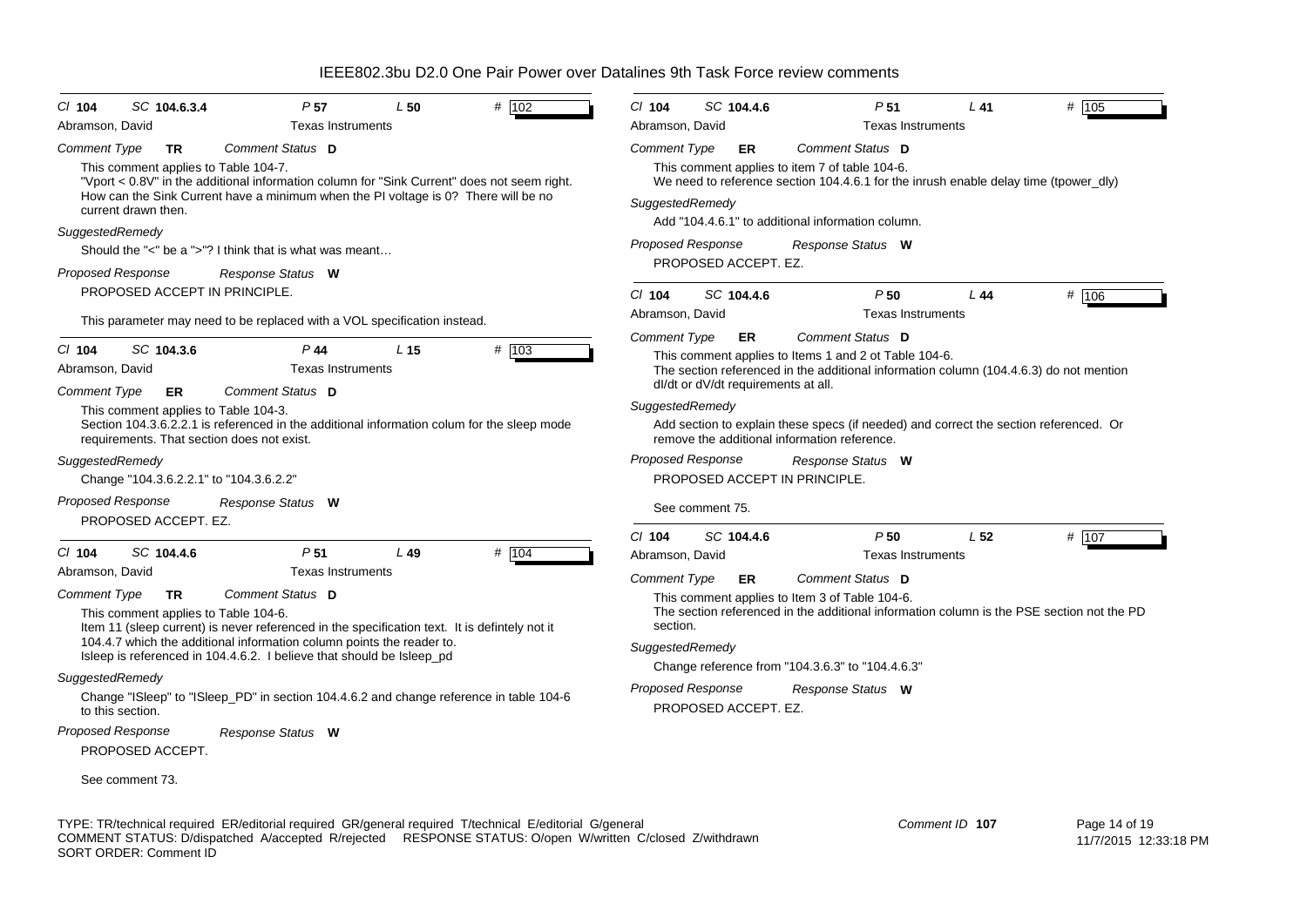| $P$ 43<br>L7<br># 108<br>SC 104.3.6<br>$CI$ 104<br>Abramson, David<br><b>Texas Instruments</b>                                                                                        | $#$ 111<br>SC 104.3.3.6<br>$CI$ 104<br>$P$ 40<br>$L$ 10<br>Abramson, David<br><b>Texas Instruments</b>                                                                          |  |  |  |  |
|---------------------------------------------------------------------------------------------------------------------------------------------------------------------------------------|---------------------------------------------------------------------------------------------------------------------------------------------------------------------------------|--|--|--|--|
| Comment Status D<br><b>Comment Type</b><br>ER<br>This comment applies to the additional information column in Table 104-3.                                                            | Comment Status D<br><b>Comment Type</b><br>ER.<br>This comment applies to figure 104-4, IDLE state.                                                                             |  |  |  |  |
| Be consistant with the "and" when multiple sections/tables are referenced. Currently both<br>"and" and "&" are used.                                                                  | Why are we calling out pi_detecting and pi_powered as set to FALSE? There is no way to<br>get to IDLE with those set to TRUE. We don't call out pi_discharge_en.                |  |  |  |  |
| SuggestedRemedy                                                                                                                                                                       | SuggestedRemedy                                                                                                                                                                 |  |  |  |  |
| Replace all "and"s and "&"s with commas.                                                                                                                                              | remove pi_powered and pi_detecting assignments from IDLE.                                                                                                                       |  |  |  |  |
| <b>Proposed Response</b><br>Response Status W<br>PROPOSED ACCEPT IN PRINCIPLE, EZ.                                                                                                    | <b>Proposed Response</b><br>Response Status W<br>PROPOSED ACCEPT. EZ.                                                                                                           |  |  |  |  |
| Replace "&" with "and" throughout the tables.                                                                                                                                         | # 112<br>$Cl$ 104<br>SC 104.3.3.6<br>$P$ 40<br>L <sub>16</sub>                                                                                                                  |  |  |  |  |
| SC 104.3.6<br>$P$ 43<br>L <sub>15</sub><br># 109<br>$Cl$ 104                                                                                                                          | Abramson, David<br><b>Texas Instruments</b>                                                                                                                                     |  |  |  |  |
| Abramson, David<br><b>Texas Instruments</b>                                                                                                                                           | Comment Status D<br><b>Comment Type</b><br><b>TR</b>                                                                                                                            |  |  |  |  |
| <b>Comment Type</b><br>Comment Status D<br>ER                                                                                                                                         | This comment applies to figure 104-4, DETECTION state.<br>The "start Tdet" assignment is missing.                                                                               |  |  |  |  |
| This comment applies to Item 3 in Table 104-3.<br>Section 104.3.6.1 (additional information column) doesn't mention anything about dV/dt.                                             | SuggestedRemedy                                                                                                                                                                 |  |  |  |  |
| SuggestedRemedy                                                                                                                                                                       | Add "start Tdet" to the DETECTION state.                                                                                                                                        |  |  |  |  |
| Add section to explain these specs (if needed) and correct the section referenced. Or<br>remove the additional information reference.                                                 | <b>Proposed Response</b><br>Response Status W<br>PROPOSED ACCEPT IN PRINCIPLE.                                                                                                  |  |  |  |  |
| Proposed Response<br>Response Status W<br>PROPOSED ACCEPT IN PRINCIPLE.                                                                                                               | The tdet stop and start assigments were moved to the detection state machine shown in<br>figure 104-5 on page 41.                                                               |  |  |  |  |
| Should reference 104.3.6.3. Change subclause title to "PSE ripple and transients".                                                                                                    | SC 104.3.3.6<br># 113<br>$Cl$ 104<br>$P$ 40<br>L21                                                                                                                              |  |  |  |  |
| SC 104.3.4.2<br>$P$ 42<br>L <sub>19</sub><br># 110<br>$CI$ 104                                                                                                                        | Abramson, David<br><b>Texas Instruments</b>                                                                                                                                     |  |  |  |  |
| Abramson, David<br><b>Texas Instruments</b>                                                                                                                                           | Comment Status X<br><b>Comment Type</b><br><b>TR</b>                                                                                                                            |  |  |  |  |
| Comment Status D<br><b>Comment Type</b><br><b>TR</b><br>"A PSE shall accpet as a valid PD signature a link segment with a constant voltage in the<br>range of Vgood_PSE for at least" | This comment applies to figure 104-4, DETECTION state.<br>The tdet_timer_done exit arc should go straight to idle. There is no reason for the 0.5s<br>error delay in this case. |  |  |  |  |
| Does the PSE really have to check if the voltage is absolutely constant? Don't we really                                                                                              | SuggestedRemedy                                                                                                                                                                 |  |  |  |  |
| mean the the voltage has to be in the range of Vgood_PSE for a certain amount of time?<br>SuggestedRemedy                                                                             | have exit arc go straight to IDLE (may need to add proper assignments back to the IDLE<br>state). Change text in 104.3.4 so that the restart delay is not needed.               |  |  |  |  |
| remove the word "constant". Remove all similar uses of the word "constant".                                                                                                           | Proposed Response<br>Response Status W                                                                                                                                          |  |  |  |  |
| Proposed Response<br>Response Status W                                                                                                                                                | TFTD.                                                                                                                                                                           |  |  |  |  |
| PROPOSED ACCEPT IN PRINCIPLE.                                                                                                                                                         | Restart delay for this arc was retained so aPoDLPSEInvalidSignatureCounter max update                                                                                           |  |  |  |  |
| Will delete 'constant' in 104.3.4.2. TFTD other occurences.                                                                                                                           | rate was 2Hz. This allows counter to be potentially implemented outside of PSE, i.e. PSE<br>is only required to provide invalid signature status bit.                           |  |  |  |  |

TYPE: TR/technical required ER/editorial required GR/general required T/technical E/editorial G/general COMMENT STATUS: D/dispatched A/accepted R/rejected RESPONSE STATUS: O/open W/written C/closed Z/withdrawn SORT ORDER: Comment ID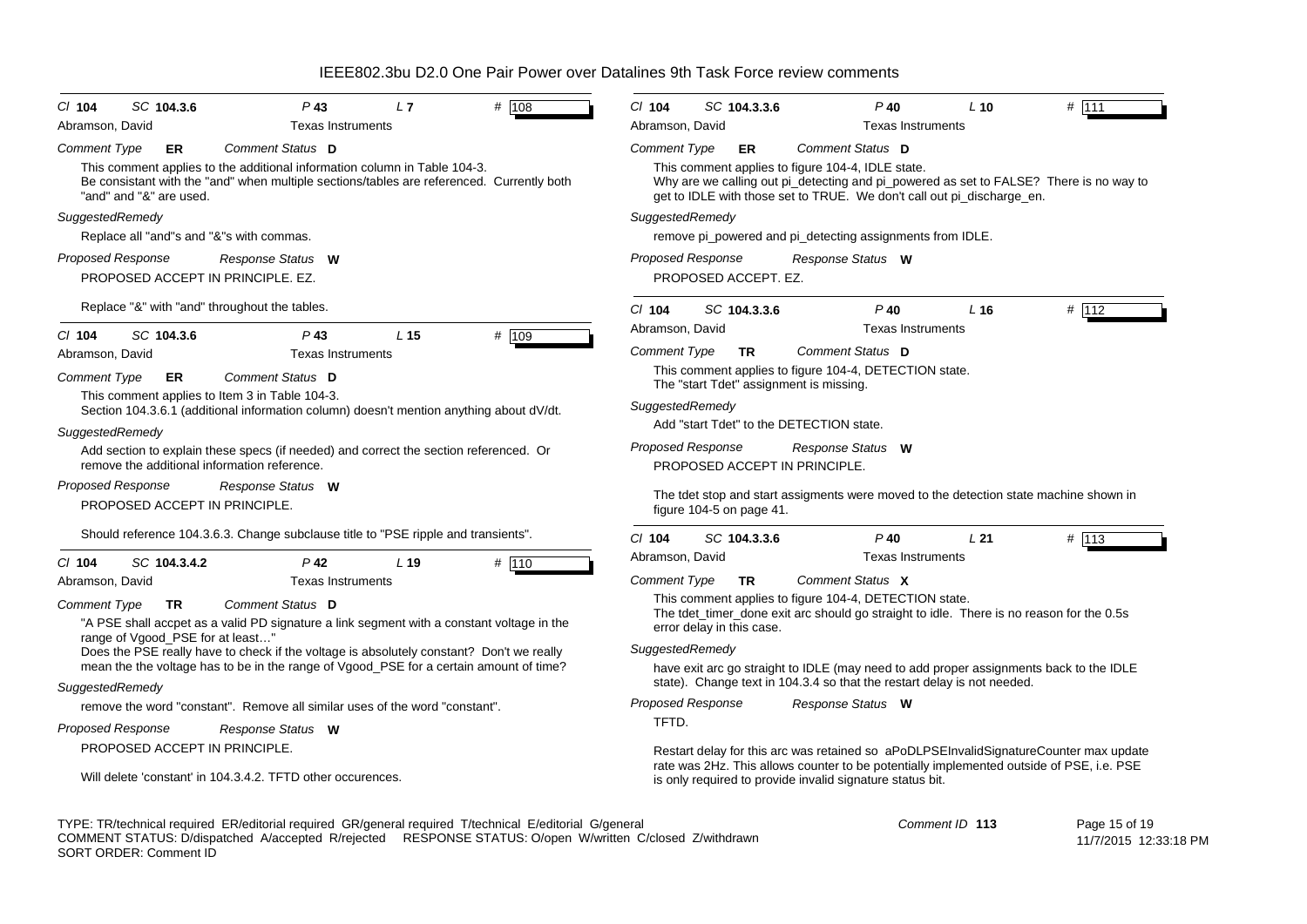| CI 104<br>SC 104.3.3.6<br>Abramson, David                                                             | $P$ 40<br><b>Texas Instruments</b>                                                                                                                                          | L <sub>27</sub> | # 114 | $CI$ 104<br>Abramson, David | SC 104.3.3.6                                                                                                                                                   |                   | $P$ 40<br><b>Texas Instruments</b> | L28            | $#$ 117                                                                                 |
|-------------------------------------------------------------------------------------------------------|-----------------------------------------------------------------------------------------------------------------------------------------------------------------------------|-----------------|-------|-----------------------------|----------------------------------------------------------------------------------------------------------------------------------------------------------------|-------------------|------------------------------------|----------------|-----------------------------------------------------------------------------------------|
| TR                                                                                                    | Comment Status D                                                                                                                                                            |                 |       | <b>Comment Type</b>         | TR.                                                                                                                                                            | Comment Status D  |                                    |                |                                                                                         |
| Comment Type<br>This comment applies to Figure 104-4.<br>SuggestedRemedy                              | I believe we need an exit from the classification state if the tclass timer expires                                                                                         |                 |       |                             | This comment applies to Figure 104-4.<br>loower not available needs to be anded with valid class for the transition from<br>branch in both directions at once. |                   |                                    |                | classification_eval to power_up. Otherwise a valid class with power_not_available would |
|                                                                                                       | Add arc back to Restart from classification for the condition of tclass_timer_done                                                                                          |                 |       | SuggestedRemedy             |                                                                                                                                                                |                   |                                    |                |                                                                                         |
| <b>Proposed Response</b>                                                                              | Response Status W                                                                                                                                                           |                 |       |                             | change transition from "valid_class" to !power_not_available * valid_class.                                                                                    |                   |                                    |                |                                                                                         |
| PROPOSED ACCEPT. EZ.                                                                                  |                                                                                                                                                                             |                 |       | <b>Proposed Response</b>    |                                                                                                                                                                | Response Status W |                                    |                |                                                                                         |
| SC 104.3.3.6<br>$Cl$ 104<br>Abramson, David                                                           | $P$ 40<br><b>Texas Instruments</b>                                                                                                                                          | L <sub>37</sub> | # 115 |                             | PROPOSED ACCEPT.                                                                                                                                               |                   |                                    |                |                                                                                         |
| Comment Type<br><b>TR</b>                                                                             | Comment Status D                                                                                                                                                            |                 |       |                             | See comment 7.                                                                                                                                                 |                   |                                    |                |                                                                                         |
| This comment applies to Figure 104-4.                                                                 | I believe the wrong timer is turned off inside POWER_ON.                                                                                                                    |                 |       | $CI$ 104<br>Abramson, David | SC 104.3.3.3                                                                                                                                                   |                   | P38<br><b>Texas Instruments</b>    | L <sub>1</sub> | # 118                                                                                   |
| SuggestedRemedy                                                                                       |                                                                                                                                                                             |                 |       | <b>Comment Type</b>         | ER                                                                                                                                                             | Comment Status D  |                                    |                |                                                                                         |
|                                                                                                       | Change "stop toff timer" to "stop tinrush timer"                                                                                                                            |                 |       |                             | power_not_available is the only variable we use in the negative                                                                                                |                   |                                    |                |                                                                                         |
| <b>Proposed Response</b><br>PROPOSED REJECT.                                                          | Response Status W                                                                                                                                                           |                 |       | SuggestedRemedy             |                                                                                                                                                                |                   |                                    |                | Change power_not_available to power_available and update state diagram accordingly.     |
| the SETTLE_SLEEP state.                                                                               | Stop toff_timer is correct since it is resetting the toff timer in preparation for the exit arc into                                                                        |                 |       | <b>Proposed Response</b>    | PROPOSED ACCEPT. EZ.                                                                                                                                           | Response Status W |                                    |                |                                                                                         |
| $Cl$ 104<br>SC 104.3.3.6<br>Abramson, David                                                           | $P$ 40<br><b>Texas Instruments</b>                                                                                                                                          | L48             | # 116 |                             |                                                                                                                                                                |                   |                                    |                |                                                                                         |
| <b>Comment Type</b><br>ER<br>This comment applies to Figure 104-4.<br>the previous state? I think no. | Comment Status D<br>Do we need to call out values for pi_sleeping and pi_powered if they haven't changed from                                                               |                 |       |                             |                                                                                                                                                                |                   |                                    |                |                                                                                         |
| SuggestedRemedy                                                                                       |                                                                                                                                                                             |                 |       |                             |                                                                                                                                                                |                   |                                    |                |                                                                                         |
|                                                                                                       | Remove pi_sleeping and pi_powered assignments in the sleep state. The whole state<br>machine should be checked for this situation. The overload state has the same problem. |                 |       |                             |                                                                                                                                                                |                   |                                    |                |                                                                                         |
| <b>Proposed Response</b>                                                                              | Response Status W                                                                                                                                                           |                 |       |                             |                                                                                                                                                                |                   |                                    |                |                                                                                         |
| PROPOSED ACCEPT IN PRINCIPLE.                                                                         |                                                                                                                                                                             |                 |       |                             |                                                                                                                                                                |                   |                                    |                |                                                                                         |
|                                                                                                       | Remove superfluous pi_sleeping and pi_powered assignments in SETTLE_SLEEP.                                                                                                  |                 |       |                             |                                                                                                                                                                |                   |                                    |                |                                                                                         |
| multiple entry points.                                                                                | Retain assignments in OVERLOAD state since the overload detected entry arc has                                                                                              |                 |       |                             |                                                                                                                                                                |                   |                                    |                |                                                                                         |

TYPE: TR/technical required ER/editorial required GR/general required T/technical E/editorial G/general COMMENT STATUS: D/dispatched A/accepted R/rejected RESPONSE STATUS: O/open W/written C/closed Z/withdrawn SORT ORDER: Comment ID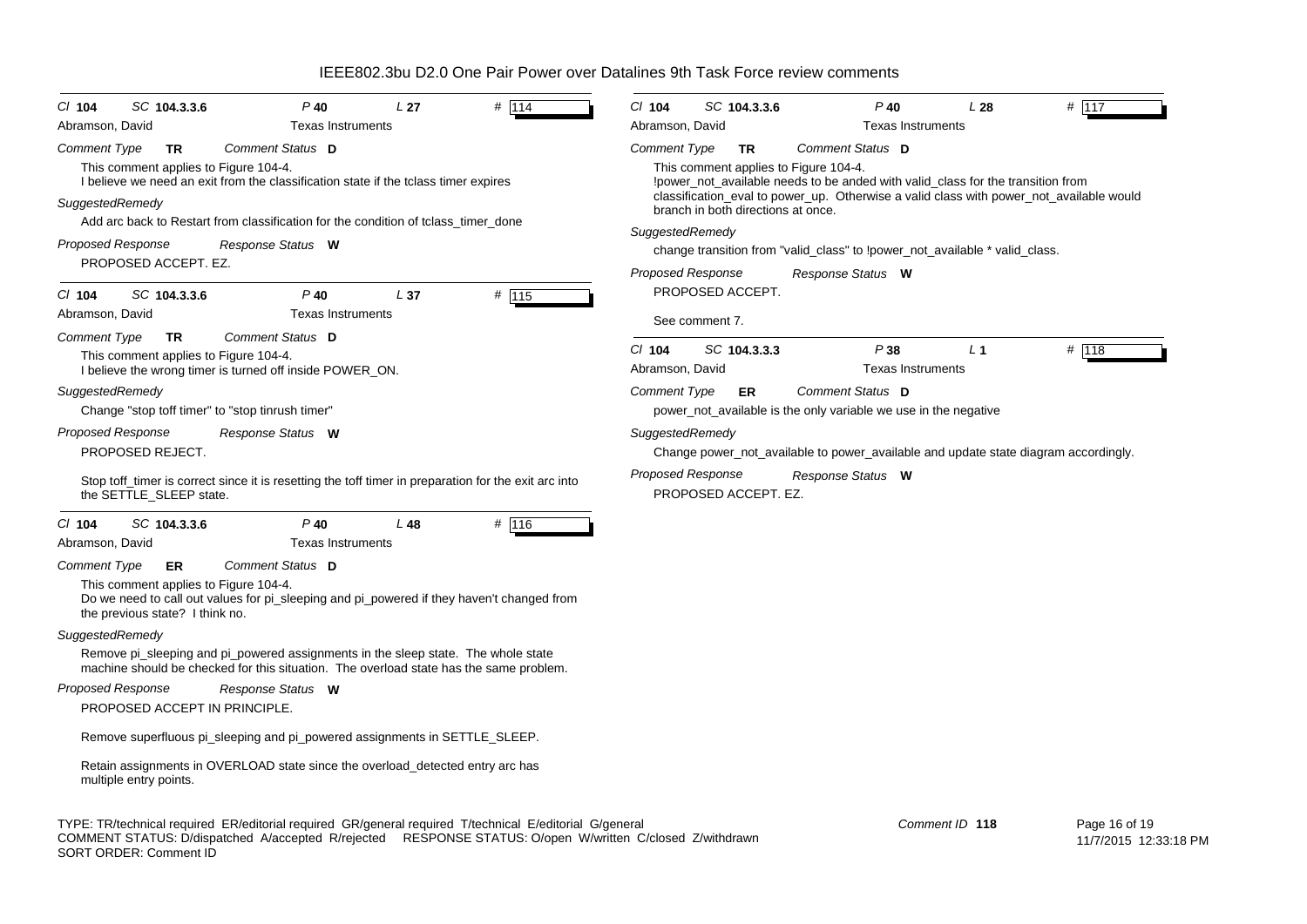| # $119$<br>SC 104.3.3.3<br>P37<br>L <sub>51</sub><br>$CI$ 104                                                                                                                                                                                                                                                                                    | # 121<br>$Cl$ 104<br>SC 104.3.4.1<br>$P$ 41<br>L32                                                          |
|--------------------------------------------------------------------------------------------------------------------------------------------------------------------------------------------------------------------------------------------------------------------------------------------------------------------------------------------------|-------------------------------------------------------------------------------------------------------------|
| Abramson, David<br><b>Texas Instruments</b>                                                                                                                                                                                                                                                                                                      | Abramson, David<br><b>Texas Instruments</b>                                                                 |
| Comment Status D<br><b>Comment Type</b><br><b>TR</b>                                                                                                                                                                                                                                                                                             | Comment Status D<br><b>Comment Type</b><br><b>ER</b>                                                        |
| The difference between power_applied and pi_powered is not clear                                                                                                                                                                                                                                                                                 | Poor wording: "All detection currents at the PI shall be within the Ivalid current range as                 |
| SuggestedRemedy                                                                                                                                                                                                                                                                                                                                  | specified in Table 104-2 with a valid PD detection signature connected as specified in<br>Table 104-4.      |
| Explain the difference or consolidate them into one variable and update state diagram<br>accordingly.                                                                                                                                                                                                                                            | SuggestedRemedy                                                                                             |
| Proposed Response<br>Response Status W                                                                                                                                                                                                                                                                                                           | Reword: "All detection currents at the PI shall be within the Ivalid current range, as                      |
| PROPOSED REJECT.                                                                                                                                                                                                                                                                                                                                 | specified in Table 104-2, when connected to a valid PD detection signature as specified in<br>Table 104-4." |
| PI POWERED<=TRUE first occurs in POWER UP state.                                                                                                                                                                                                                                                                                                 | <b>Proposed Response</b><br>Response Status W                                                               |
|                                                                                                                                                                                                                                                                                                                                                  | PROPOSED ACCEPT. EZ.                                                                                        |
| The definition of power_applied is:                                                                                                                                                                                                                                                                                                              | SC 104.3.6<br>$P$ 42<br>L51<br># 122<br>$CI$ 104                                                            |
| TRUE: the PSE has begun steady state operation.                                                                                                                                                                                                                                                                                                  | <b>Texas Instruments</b><br>Abramson, David                                                                 |
| FALSE: the PSE is either not applying full operating voltage or has begun applying full<br>operating voltage but is still in the POWER_UP state.                                                                                                                                                                                                 | Comment Status D<br><b>Comment Type</b><br><b>TR</b>                                                        |
|                                                                                                                                                                                                                                                                                                                                                  | "The output of a PSE shall conform to the electrical requirements in Table 104-3 in both                    |
| These conventions were inherited from PoE.                                                                                                                                                                                                                                                                                                       | powered and unpowered modes to ensure that it does not present a valid PD detection<br>signature."          |
| SC 104.3.3.6<br>$P$ 40<br>L24<br># 120<br>$Cl$ 104                                                                                                                                                                                                                                                                                               | This sentence seems to indicate the PSE must follow all the specs in 104-3 even when                        |
| Abramson, David<br><b>Texas Instruments</b>                                                                                                                                                                                                                                                                                                      | unpowered. That seems like an odd thing for a lot of the specs.                                             |
| Comment Status D<br><b>Comment Type</b><br><b>TR</b>                                                                                                                                                                                                                                                                                             | SuggestedRemedy                                                                                             |
| This comment applies to Figure 104-4.<br>Since pi_detecting is not set to false during classification, the separate detection state                                                                                                                                                                                                              | Reword: In all states, a PSE shall present an invalid PD signature as specified in Table<br>$104 - 5.$      |
| machine must be running during classification. The PSE detection output specs must still                                                                                                                                                                                                                                                         | <b>Proposed Response</b><br>Response Status W                                                               |
| apply during classification, but the signature state machine doesn't need to run.                                                                                                                                                                                                                                                                | PROPOSED ACCEPT. EZ.                                                                                        |
| SuggestedRemedy                                                                                                                                                                                                                                                                                                                                  |                                                                                                             |
| Fix the stand alone detection state diagram (Figure 104-5) so that it does not run in<br>classification.                                                                                                                                                                                                                                         |                                                                                                             |
| Proposed Response<br>Response Status W                                                                                                                                                                                                                                                                                                           |                                                                                                             |
| TFTD.                                                                                                                                                                                                                                                                                                                                            |                                                                                                             |
| What's currently in the state machine isn't broken (see below). We could add a<br>pi classifying variable to further clarify if needed.                                                                                                                                                                                                          |                                                                                                             |
| The pi_detecting = TRUE condition causes the PSE to apply a voltage limited detection<br>current at the PI which is needed for classification. Since the signature was valid before<br>entering classificaiton, the fact that the tdet_timer will expire during classification because<br>the detection state machine is running doesn't matter. |                                                                                                             |
|                                                                                                                                                                                                                                                                                                                                                  |                                                                                                             |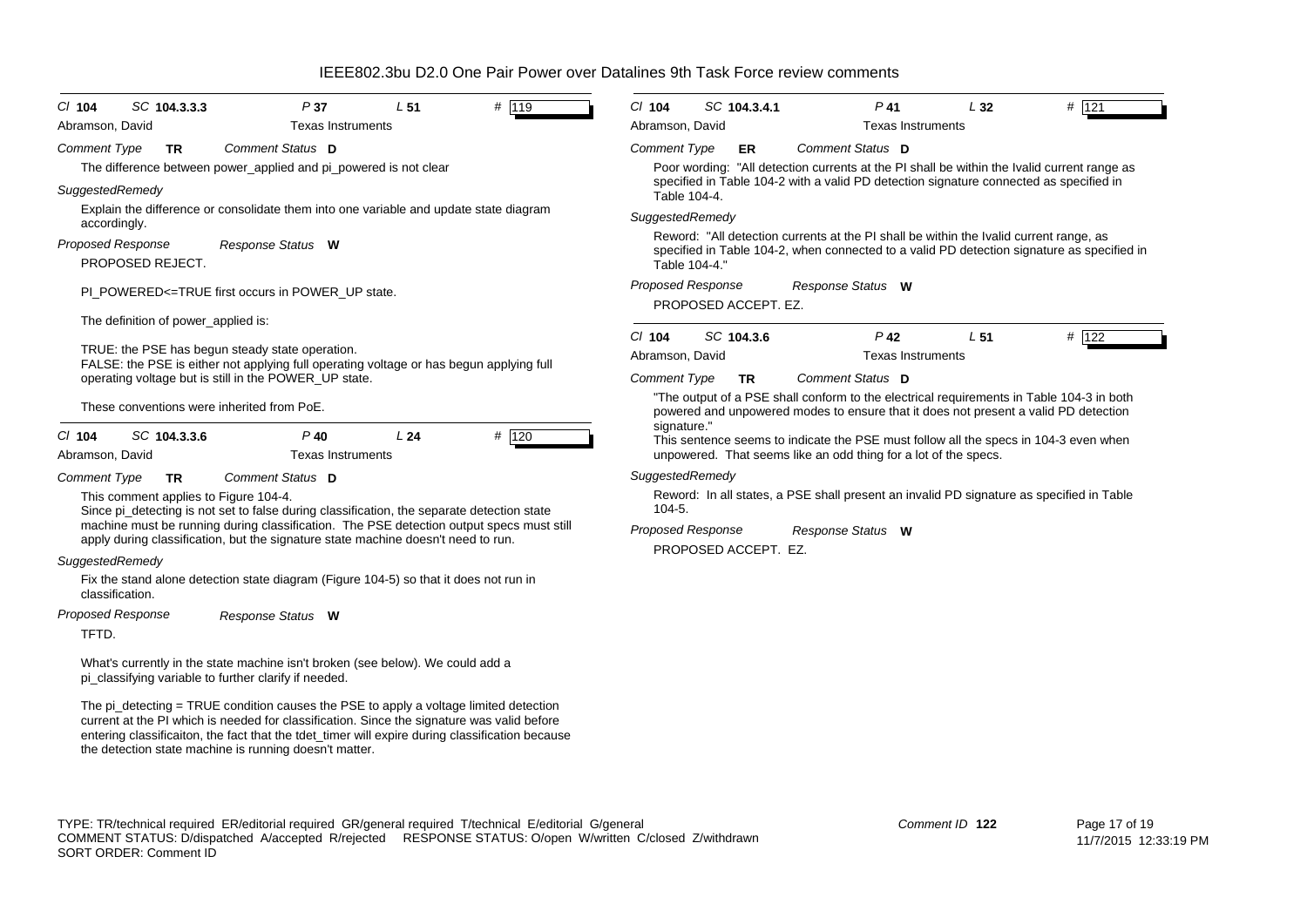| # 123<br>SC 104.3.6.2.1<br>P <sub>45</sub><br>$CI$ 104<br>L4<br><b>Texas Instruments</b><br>Abramson, David                                                                                                                                                                                                        | SC 104.4.4<br>$Cl$ 104<br>$P$ 49<br># 125<br>L <sub>42</sub><br><b>Texas Instruments</b>                                                                                                                                |  |  |  |  |  |
|--------------------------------------------------------------------------------------------------------------------------------------------------------------------------------------------------------------------------------------------------------------------------------------------------------------------|-------------------------------------------------------------------------------------------------------------------------------------------------------------------------------------------------------------------------|--|--|--|--|--|
|                                                                                                                                                                                                                                                                                                                    | Abramson, David                                                                                                                                                                                                         |  |  |  |  |  |
| Comment Status D<br>Comment Type<br><b>TR</b><br>"Measurements of Iport during a short circuit condition shall be made 1ms after the initial<br>transient to allow for settling."<br>This sentence allows unlimited current flow for 1ms. How can PDs be designed to handle<br>the I^2*t if they don't know the I? | <b>Comment Type</b><br>Comment Status D<br><b>TR</b><br>"A PD shall present a valid detection signature when VPD drops below Vsig_enable unless<br>it is asleep."<br>What is "asleep"? How do we test that?             |  |  |  |  |  |
|                                                                                                                                                                                                                                                                                                                    | SuggestedRemedy                                                                                                                                                                                                         |  |  |  |  |  |
| SuggestedRemedy<br>A template/equation/something is needed to allow PD designers to understand the                                                                                                                                                                                                                 | Define "asleep" in terms of the state diagram or other defined terms in the standard. OR<br>remove "unless it is asleep".                                                                                               |  |  |  |  |  |
| transients.                                                                                                                                                                                                                                                                                                        | <b>Proposed Response</b><br>Response Status W                                                                                                                                                                           |  |  |  |  |  |
| <b>Proposed Response</b><br>Response Status W                                                                                                                                                                                                                                                                      | PROPOSED ACCEPT IN PRINCIPLE.                                                                                                                                                                                           |  |  |  |  |  |
| TFTD.<br>104.5.2 Fault tolerance                                                                                                                                                                                                                                                                                   | Delete "unless it is asleep" in referenced text.<br>See comment 63.                                                                                                                                                     |  |  |  |  |  |
| "The PSE PI shall withstand without damage the application of short circuits between the<br>wires within the cable for an indefinite period of time."                                                                                                                                                              | # 126<br>$Cl$ 104<br>SC 104.4.3.3<br>$P$ 47<br>L22<br>Abramson, David<br><b>Texas Instruments</b>                                                                                                                       |  |  |  |  |  |
| PD faults are out of scope. A designer should design a PD to withstand an internal fault.<br># 124<br>SC 104.3.6.4<br>P <sub>45</sub><br>L23<br>$CI$ 104<br><b>Texas Instruments</b><br>Abramson, David                                                                                                            | <b>Comment Type</b><br>Comment Status D<br><b>TR</b><br>variable POR is poorly defined.<br>Is power-on reset defined somewhere? This is a data spec after all.                                                          |  |  |  |  |  |
| Comment Status D<br><b>Comment Type</b><br><b>TR</b>                                                                                                                                                                                                                                                               | SuggestedRemedy                                                                                                                                                                                                         |  |  |  |  |  |
| "The specification for Tinrush in Table 104-3 applies to the PSE power up time allowed for                                                                                                                                                                                                                         | Change variable to something like "pd_reset" as in PoE. See Clause 33 for proper text.                                                                                                                                  |  |  |  |  |  |
| a PD after completion of detection."<br>The Tinrush timer does not start until after an optional classification cycle.<br>SuggestedRemedy                                                                                                                                                                          | <b>Proposed Response</b><br>Response Status W<br>PROPOSED ACCEPT.                                                                                                                                                       |  |  |  |  |  |
| Change sentece to: "after completion of detection and optional classification."                                                                                                                                                                                                                                    | Replace POR with pd_reset and define as in 802.3at:                                                                                                                                                                     |  |  |  |  |  |
| <b>Proposed Response</b><br>Response Status W<br>PROPOSED ACCEPT. EZ.                                                                                                                                                                                                                                              | "An implementation-specific control variable that unconditionally resets the PD state<br>diagram to the RESET state.<br>Values:<br>TRUE: The device has been reset.<br>FALSE: The device has not been reset (default)." |  |  |  |  |  |
|                                                                                                                                                                                                                                                                                                                    | Editorial license to fix PD state machine accordingly.                                                                                                                                                                  |  |  |  |  |  |
|                                                                                                                                                                                                                                                                                                                    |                                                                                                                                                                                                                         |  |  |  |  |  |